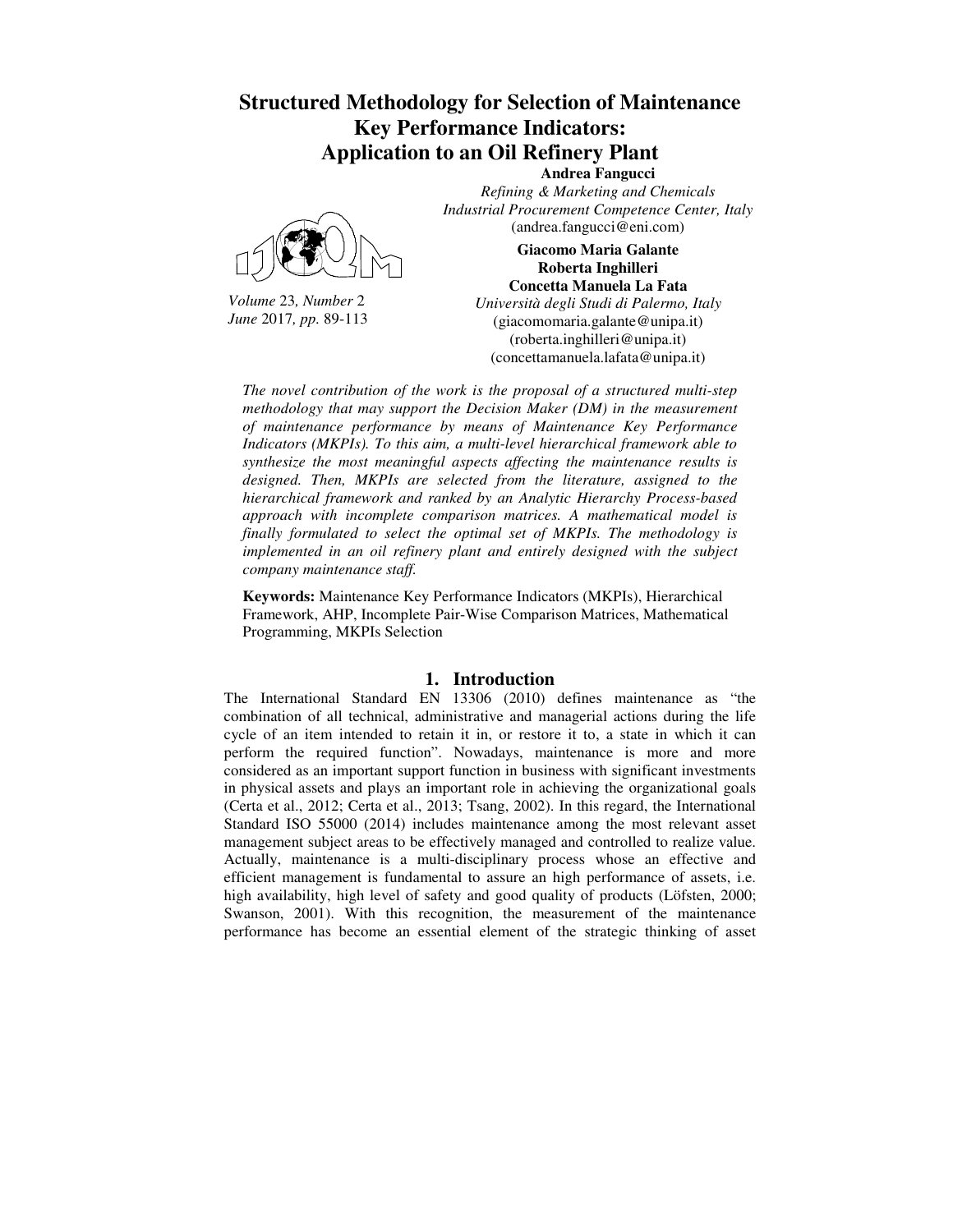owners and managers for identifying business processes, areas and departments that need to be improved to achieve the organizational goals (Parida, 2006)

So far, a lot of contributions have been proposed in the literature for the assessment of the overall organizational performance, whereas more future systematic research efforts are still needed as regards the area of maintenance performance measurement and management in order to consolidate theoretical constructs and promote the utilization of more practical applications (Simões et al., 2011; Galante et al., 2015). The main literature on Maintenance Performance Measurement (MPM) models and Maintenance Key Performance Indicators (MKPIs) principally has two drawbacks. Firstly, proposed MPM models commonly disregard the business specific environment of the company wherein these tools should be applied, namely MPM frameworks are not customized on the basis of the industrial context under investigation. Then, MKPIs suggested by the technical and scientific literature are numerous but an agreed-upon methodological approach for selecting the best suitable/useful ones depending on the specific context still lacks. With these recognitions, the novel contribution of the work is the proposal of a structured, multi-step and customized MPM methodology based on the use of a restricted and comprehensive list of MKPIs. The industrial context which the developed methodology is based on is that of an oil refinery plant where the way maintenance process is managed and implemented surely takes a crucial role in the prevention of hazardous events' occurrence (Curcurù et al., 2012; Curcurù et al., 2013; Carpitella et al., 2016; Certa et al., 2017). Since the necessity of the maintenance manager to measure, monitor and communicate the maintenance process results to both the board and the maintenance technicians as regards different perspectives, the subject company maintenance staff has been actively involved in the design and implementation of the whole methodology. The latter comprises the following steps. Aiming at capturing the most fundamental aspects (i.e. perspectives) affecting the effectiveness and the efficiency of the maintenance process of the oil refinery, a customized hierarchical structure is firstly designed. In particular, the hierarchical structure is addressed to the company's maintenance manager because of his/her needs to synthesize the maintenance process results to the top management and to detail them to the maintenance technicians. Therefore, the hierarchical framework is developed so as to highlight all those maintenance aspects that the maintenance manager deems to be crucial to vertically communicate the maintenance performance and eventually to improve it. The hierarchical structure comprises more than one level so that information returned by each level provide a greater detail on a particular aspect of the immediately higher one. Successively, on the basis of a detailed review of the main technical and scientific literature on MKPIs, indicators deemed to be the most appropriate to describe the specific maintenance process are selected as well as several indicators are ad-hoc formulated by the involved maintenance staff to detail the returned information. Collected MKPIs are then assigned to each lowest level aspect of the hierarchical framework. Aiming at prioritizing the assigned MKPIs, an Analytic Hierarchy Process (AHP) based approach (Saaty, 1994) is successively proposed. Differently from the traditional AHP applications, incomplete pair-wise comparison matrices are here supposed to be elicited from the decision maker (i.e. the maintenance manager) that is actually asked to provide just those pair-wise comparison judgments on which he/she is confident. The Revised Geometric Mean (RGM) method, or incomplete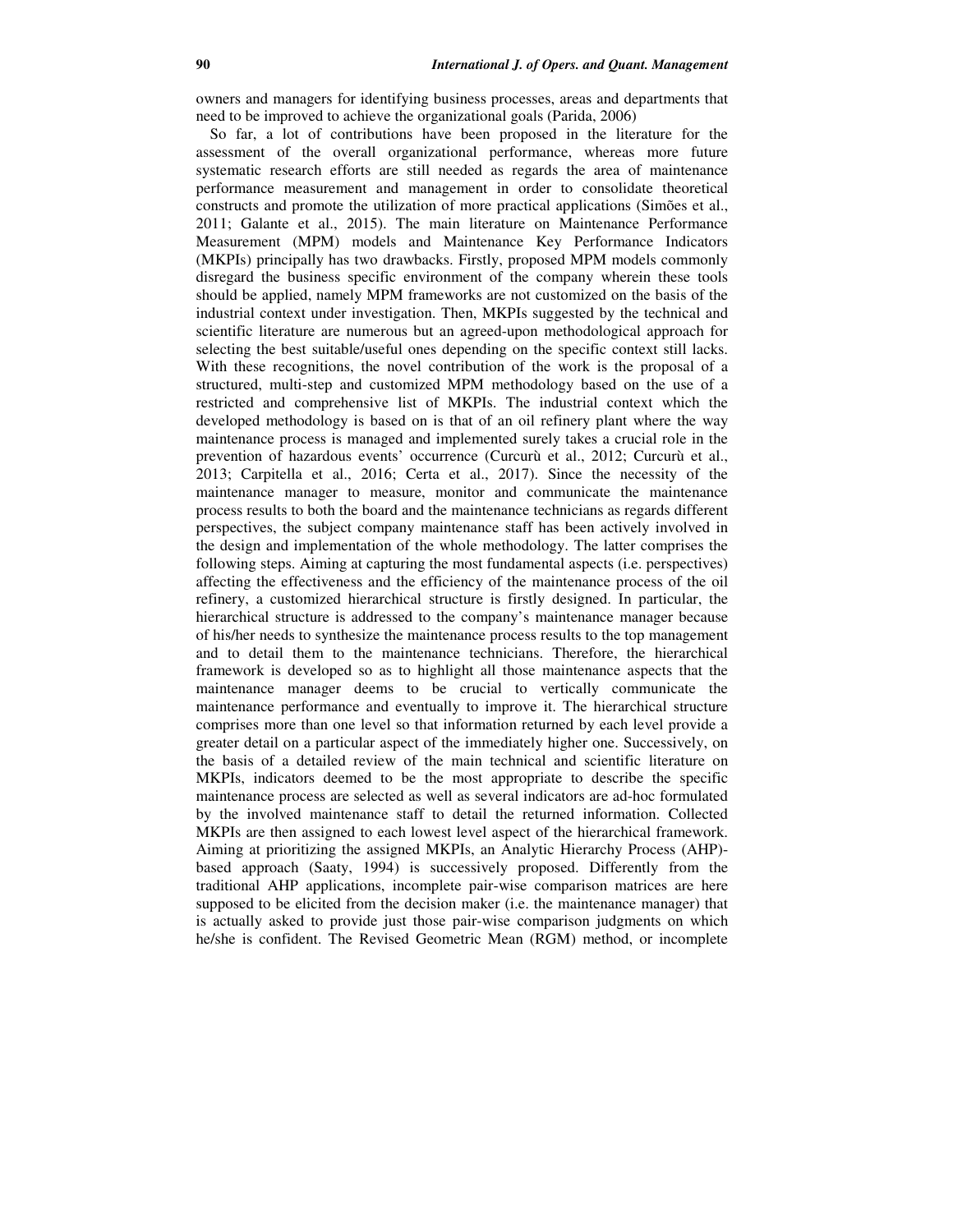#### *Fangucci, Galante, Inghilleri, La Fata* **91**

pair-wise comparison algorithm of Harker (1987), is then used to complete pair-wise comparison matrices. Obviously, dealing with a huge number of MKPIs can be counterproductive for a twofold reason. Firstly, managing too many indicators leads to the lack of conciseness of the returned information. Then, the computational effort becomes considerable in terms of amount and type of input data to be recorded. Therefore, among all those assigned, a restricted and comprehensive number of MKPIs has to be selected to synthetically measure and communicate the maintenance process performance. To this aim, a mathematical programming model is formulated. In particular, the optimal set of MKPIs is asked to be the best compromise between the information completeness (i.e. covering all the most meaningful aspects of the maintenance process) and the computational effort required (i.e. amount and type of input data to be recorded).

To the authors' opinion, the proposed approach can be applied to other industrial contexts even if it is specifically designed with reference to an oil refinery plant. Actually, the main purpose of the present paper is to fill a gap in the literature of a structured approach able to support maintenance managers during the decisionmaking process addressed to the measurement of maintenance performance by the identification of a reduced list of MKPIs. The way the methodology is designed forces the maintenance manager to a more detailed analysis of the decisional problem and facilitates the selection of the most suitable MKPIs to synthetically describe those perspectives that more meaningfully affect the maintenance results. Nevertheless, one has to bear in mind that each organization is unique in its structure, function and business position, so that the hierarchical framework used to capture all maintenance critical aspects needs to be customized with relation to the specific organizational context.

The remainder of the paper is organized as follows. The literature review is supplied in Section 2 whereas the whole methodology is synthesized in Section 3 together with a detailed explanation of the first steps of the methodology itself. Section 4 presents a brief overview on the traditional AHP method and the designed AHP-based approach with incomplete pair-wise matrices addressed to the MPM. Next Section 5 reports the mathematical programming model formulated to identify the optimal set of MKPIs. The industrial case is reported in Section 6 whereas Conclusions are finally drawn in Section 7.

## **2. Literature Review**

The most widely used business performance model is the Balanced Scorecard (BSC) of Kaplan and Norton (Kaplan and Norton, 1996). The BSC is a holistic approach that transfers the strategy into clearly defined goals related to four different perspectives, namely financial, customer, internal processes and learning and growth. Then, for each of such a perspective, indicators, target values and activities needed to achieve the goals are defined. The standard BSC model has been also used for the MPM (Tsang, 1998; Visser and Pretorius, 2003) but the feasibility of applying the BSC for managing the performance of a specific function such as maintenance is still an uncharted area which needs researching (Tsang et al., 1999). In fact, the traditional four perspectives of the BSC model are not able to capture all facets of the maintenance function because of the several interrelationships between maintenance and the other organizational functions. As a consequence, several literature contributions try to adjust the BSC to the MPM problem by adding further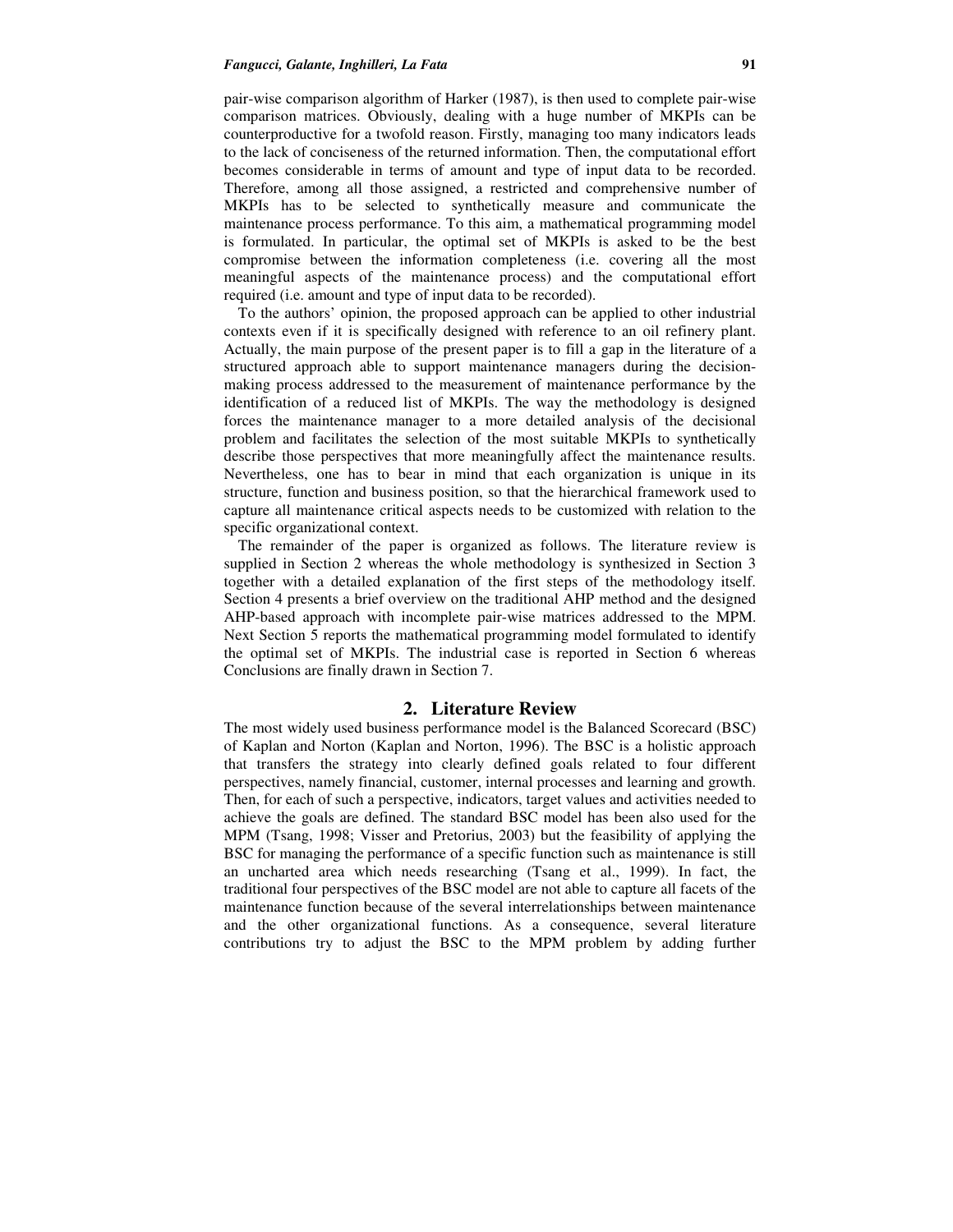perspectives (Alsyouf, 2006; Bakhtiar et al., 2009; Mather, 2005; VDI 2893, 2006; Wireman, 1998). Despite the wide use of BSC and of its enhanced versions to the MPM problem, to the authors' opinion it is not easily understandable by the maintenance staff (i.e. managers and technicians). Furthermore, each organization is unique in its structure, function and business position so that a performance measurement framework may be suitable for one organization and may not be for another one (Parida, 2006). Therefore, a MPM model should be focused on the specific organizational context with the aim of identifying the critical (key) factors influencing the overall maintenance effectiveness and efficiency.

So far, the overall organizational performance has been commonly measured by means of KPIs. In this regard, several contributions deal with the setup and prioritization of KPIs generally arising from the existing literature especially as concerns the Health, Safety and Environmental (HSE) field (Savino and Apolloni, 2007; Lee et al., 2008; Wua et al., 2009; Ramon et al., 2010; Jalilova et al., 2012; Lin et al., 2012; Sadoughi et al., 2012). Referring to the maintenance function, several related issues (i.e. choice of the maintenance policy, scheduling of maintenance actions, selection of outsourcing contractors, etc..) have been widely researched in the literature, and Multi-Criteria Decision Making (MCDM) methods have been extensively used as support tools to deal with such kinds of decisional problems. For instance, Kim and Meoli (2012) develop a failure-based plant maintenance management approach and the related ERP application by means of which facilitating a fast localization of spare parts. De Felice et al. (2010) firstly analyze the principal techniques of reliability allocation and then propose a new reliability allocation method which determines the reliable criticalities of a production system. Rienkhemaniyom and Ravi Ravindran (2016) assess the vulnerability of a supply chain network by a mixed integer linear programming approach and analyze the effectiveness of risk mitigation strategies. Braglia et al. (2006) suggest an AHPbased methodology to select the best suited Computer Managed Maintenance System (CMMS) software within process industries. Multiple and often conflicting evaluation criteria are considered, and a sensitivity analysis is performed to improve the effectiveness of the methodology. AHP is one more time proposed by Bertolini et al. (2004) to select the best alternative among different outsourcing contracts in terms of maintenance services. Taking into account the budget and the amount of hours of manpower labour as constraints, Bertolini and Bevilacqua (2006) present a combined goal programming and AHP based approach to select the best maintenance strategy among corrective, preventive and predictive ones for the centrifugal pumps of an oil refinery plant. Also Arunraj and Maiti (2010), propose goal programming together with AHP to deal with the maintenance strategy selection considering the risk of equipment failure and the cost of maintenance as evaluation criteria. Savino et al. (2015) implement a fuzzy AHP approach within a Failure Mode and Effects Analysis (FMEA) to investigate on how human rights issues, labor standards and safety standards are considered to drive the prioritization of maintenance interventions. In (Vishnu and Regikumar, 2016) AHP is proposed to deal with the selection of the reliability centered maintenance strategy in process plants.

As regards MKPIs, those proposed by the scientific and technical literature are numerous principally with relation to the discrete parts manufacturing sector (EN 15341, 2007; Neubert et al., 2010; Savino et al., 2011; SMRP Press Release, 2007; Weber and Thomas, 2006) but only few contributions address to the MKPIs'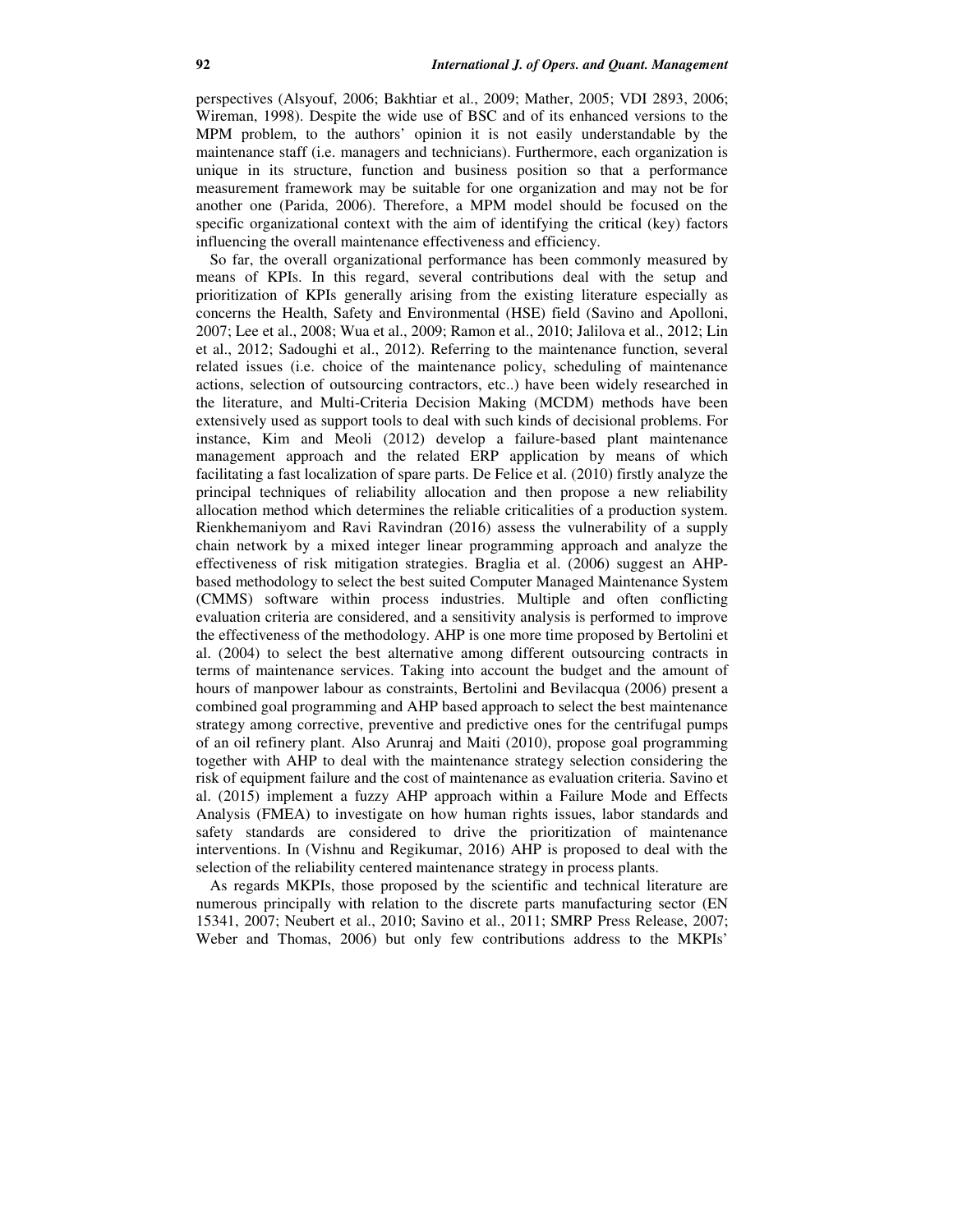selection problem. Amodeo (2005) starts from the BSC concept to define the fundamental aspects (pillars) upon which the overall maintenance operation rests. From these basic pillars, a hierarchical decomposition is proposed to identify the lowest measurable functions whereby obtaining the fundamental attributes to be used to manage the general goal. Muchiri et al. (2010) refer to Belgian industries to determine which are the most commonly used MKPIs, how they are chosen and how they can be effectively used in decision support and performance improvement. A conceptual framework that provides a guideline for choosing maintenance performance indicators, through alignment of manufacturing objectives and maintenance objectives, is developed by Muchiri et al. (2011). Authors emphasize that further research work is recommended on the methodological approach of choosing the right MKPIs among the given indicators listed in the literature. Van Horenbeek and Pintelon (2014) develop a generic hierarchical framework which is based on the corporate and maintenance strategy and incorporates all organizational levels (i.e. strategic, tactical and operational). Then, authors suggest an Analytic Network Process (ANP)-based method to customize the proposed framework. In (Gonçalves et al., 2014), the ELimination ET Choix Traduisant la REalité (ELECTRE) I method (Roy, 1968) is introduced for the MKPIs ranking on the basis of five different evaluation criteria. Then, MKPIs ranked at the first eight positions are selected by the analyst without the application of any structured approach.

# **3. Multi-Step Methodology for the Measurement of the Maintenance Process Performance**

The multi-step methodology here proposed to measure the performance of the maintenance process by means of a restricted number of MKPIs is organized as follows.

- 1. **Step 1:** definition of a customized hierarchical framework able to synthesize all those aspects that affect the maintenance performance of the specific organization.
- 2. **Step 2:** collection of MKPIs proposed by the scientific and technical literature, and selection among those collected of MKPIs deemed to be the most appropriate to be used in the particular organizational context. Definition of further specific indicators if necessary.
- 3. **Step 3:** assignment of selected MKPIs to the lowest level aspects of the hierarchical framework.
- 4. **Step 4:** application of the AHP-based approach to prioritize the assigned MKPIs.
- 5. **Step 5:** formulation of a mathematical programming model addressed to the identification, among those assigned, of the optimal set of MKPIs that represents the best compromise between the completeness of the returned information and the required computational effort in terms of amount and type of input data to be recorded.

The whole methodology and phases it comprises are detailed in the next sections.

#### **3.1 Step 1: Definition of the Customized Hierarchical Framework**

Aiming at capturing the most fundamental aspects affecting the effectiveness and the efficiency of the maintenance process managed and performed within the specific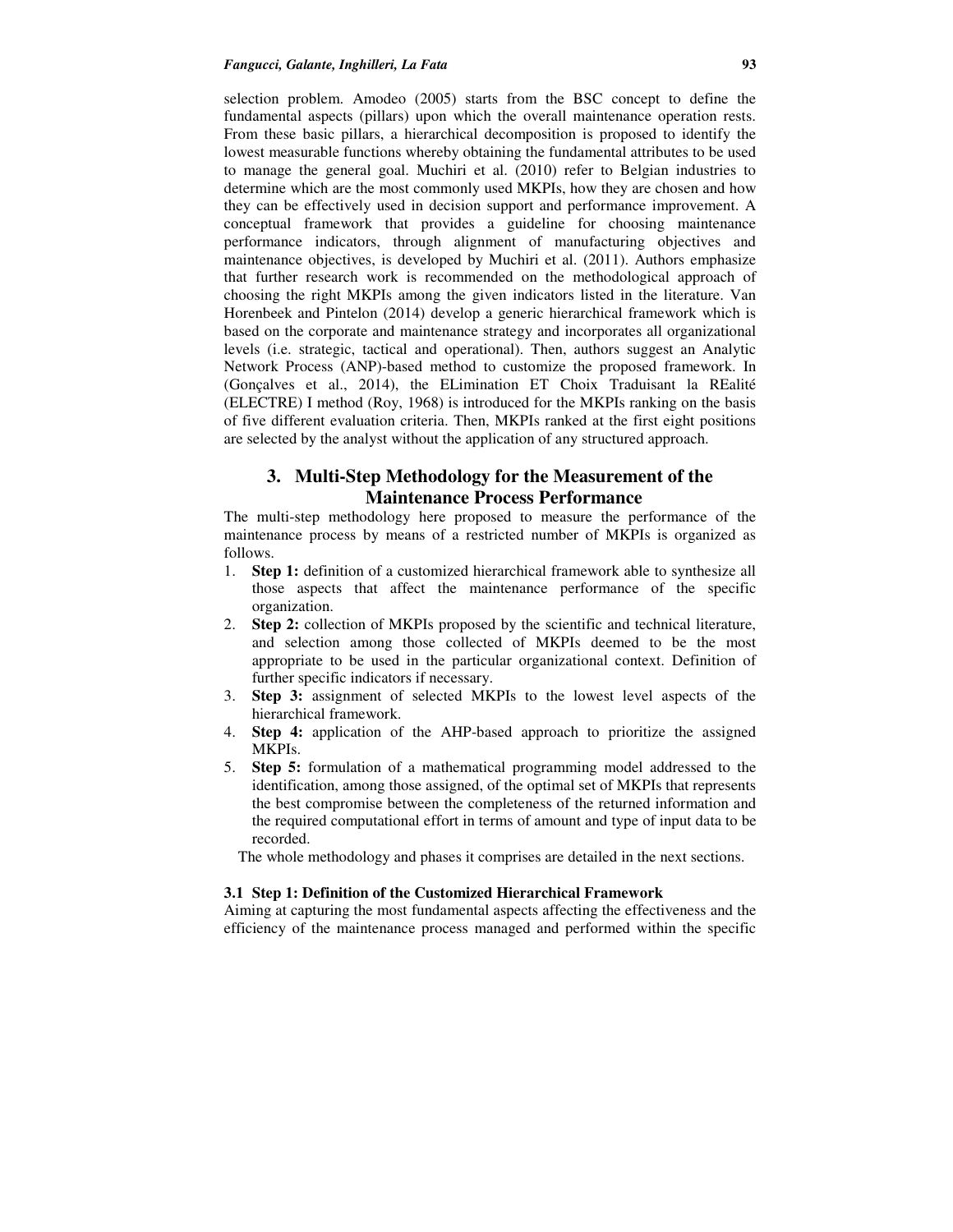organizational context, a customized hierarchical structure is firstly designed. In particular, the stakeholder whom such a structure is addressed to is the maintenance manager that needs to share the maintenance results with both the company's top management and the maintenance technicians. To this purpose, all maintenance aspects on which paying attention to improve the overall maintenance performance are firstly identified in cooperation with the subject company maintenance staff and then synthesized within the multi-level hierarchical framework shown in Figure 1. Different nodes are associated with each level. In particular, each node is representative of a specific perspective on the basis of which measuring the maintenance performance and, whenever deemed to be necessary, it is further branched in order to detail the considered perspective. The way the hierarchical structure is designed assures that the highest level nodes refer to more generic information potentially interesting for the company's top management. To the contrary, the lowest level nodes are more detailed so that they are mainly addressed to maintenance technicians. A more exhaustive explanation of the proposed hierarchical framework is reported in the following.

The level zero is the goal, namely the measurement of the maintenance process performance. The next level 1 takes into account the most critical perspectives for the maintenance effectiveness and efficiency. Specifically, the following five perspectives are assigned to the level-1 nodes:

- Technical (node 1). It concerns the effectiveness of maintenance actions, namely it aims at highlighting the influence on plant reliability and availability of how maintenance actions are performed within the organization.
- Economical (node 2). It refers to economical aspects of maintenance (maintenance efficiency), from the budgeting to the expenditure phase.
- Organizational (node 3). It regards the way maintenance activities are planned, scheduled and carried out. In addition, it includes all those issues related to the management and training of maintenance personnel.
- Health, Safety and Environment (HSE) (node 4). It highlights the impact of maintenance actions on the health and safety of inner and outer maintenance personnel, as well as on the environment.
- Warehousing (node 5). It aims at describing the efficacy and the efficiency of the maintenance spare parts management.

Successively, each level-1 node is further branched in order to detail the expected information. Referring to the Technical node (node 1), it is branched into the Reliability (node 1.1) and the Availability (node 1.2) nodes. Actually, reliability and availability are two different and common measures of the maintenance process effectiveness. The node Availability (node 1.2) is further branched into the nodes Corrective Maintenance (node 1.2.1), Preventive Maintenance (node 1.2.2) and General (node 1.2.3). Namely, the attention is firstly focused on the two main maintenance policies performed in the plant in order to detail how the way they are carried out affects the plant's availability. Then, the node General aims at describing some general aspects of the plant's availability disregarding the type of maintenance policy.

The Economical node (node 2) is branched into the Corrective Maintenance (node 2.1), Preventive Maintenance (node 2.2) and General (node 2.3) nodes. Nodes 2.1 and 2.2 refer to the efficiency of corrective and preventive maintenance actions,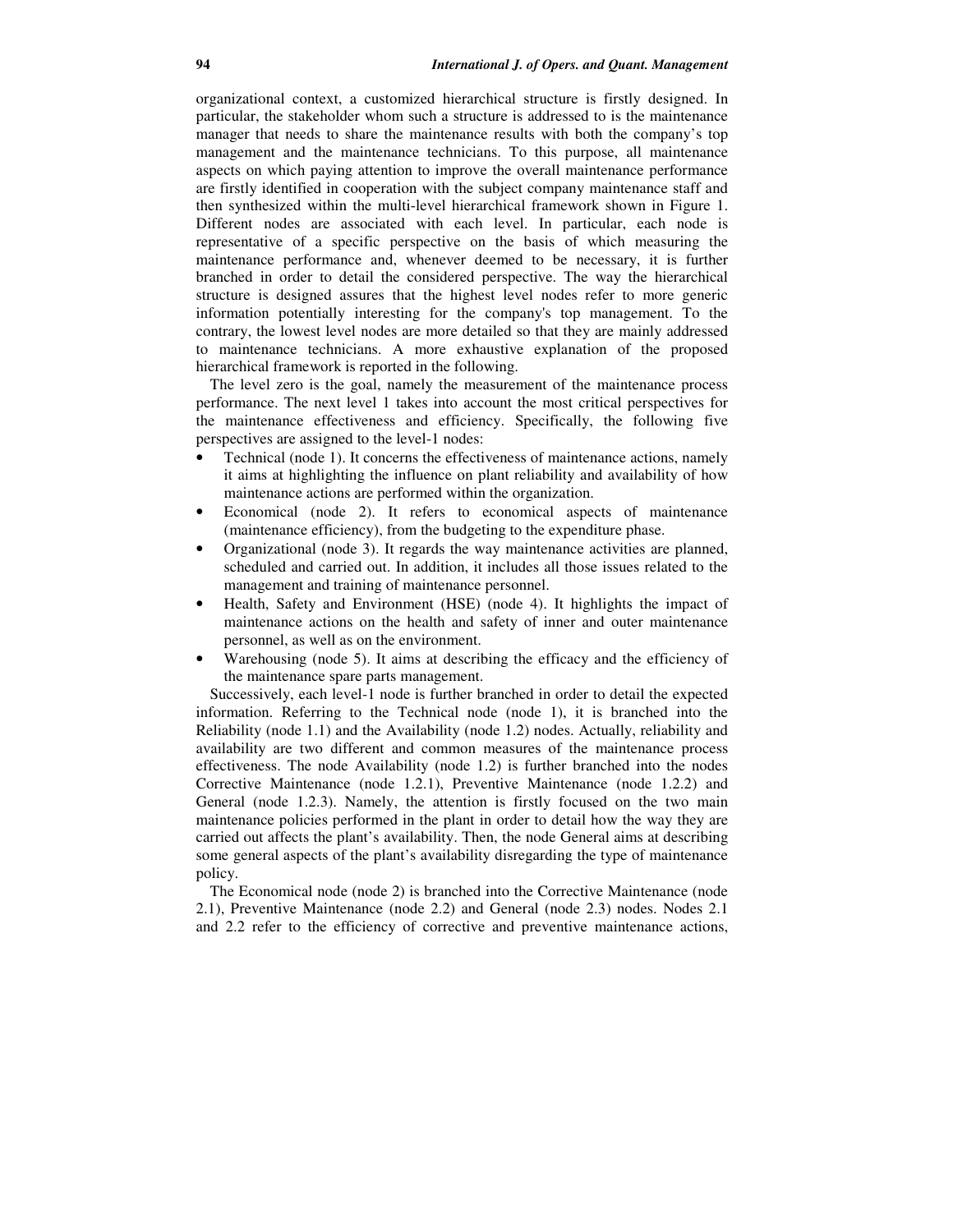#### *Fangucci, Galante, Inghilleri, La Fata* **95**

whereas the node 2.3 returns information on the whole maintenance process efficiency disregarding the type of maintenance policy.

Aiming at highlighting if maintenance works are opportunely planned, scheduled and carried out on-time, the Organizational node (node 3) firstly includes an aspect (node 3.1) related to the maintenance actions planning, scheduling and execution. Secondly, the node Personnel (node 3.2) relates to what the organization makes for the maintenance personnel improvement by the training activities.

The HSE node (node 4) involves an aspect related to the safety of inner and outer maintenance personnel (node 4.1), and a further node (node 4.2) that focuses the attention on the environmental impact of the maintenance process. In addition, taking into account the particular organizational context, two further aspects are detailed. The first one (node 4.3) concerns failures due to a wrong maintenance on safety barriers (Francese et al., 2015) installed to prevent the occurrence of hazardous situations or to mitigate the related consequences. The second one (node 4.4) aims at highlighting the right execution of inspection activities on such safety barriers.

Finally, the node Warehousing (node 5) concerns the management of maintenance spare parts both on the effectiveness and efficiency point of views.



**Figure 1** *Customized Hierarchical Framework* 

#### **3.2 Steps 2 and 3: Collection and Assignment of MKPIs**

Once the hierarchical framework is designed, the next step of the proposed structured methodology concerns the collection and assignment of MKPIs. Actually, indicators are commonly used to measure the overall organizational performance because of their conciseness and easiness of comparison over the time and in respect to other organizations of the same sector. Obviously, a specific function such as maintenance requires specific indicators to measure its performance. As aforementioned, a huge number of MKPIs have been proposed by the technical and scientific literature, but the main part of them refers to the discrete parts manufacturing industry. As a consequence, considering that the industrial context which the present paper is focused on is that of a high risk process plant, MKPIs already proposed in the literature have been collected, reviewed and analyzed in cooperation with the subject company maintenance staff. Therefore, the significance of each MKPI has been evaluated in terms of its applicability to the particular organizational context as well as in terms of its easiness of comprehension and importance to describe a specific maintenance aspect. Among those collected, just those indicators deemed to be useful to describe the specific maintenance process have been selected and then opportunely assigned to the lowest level nodes of the hierarchical structure. In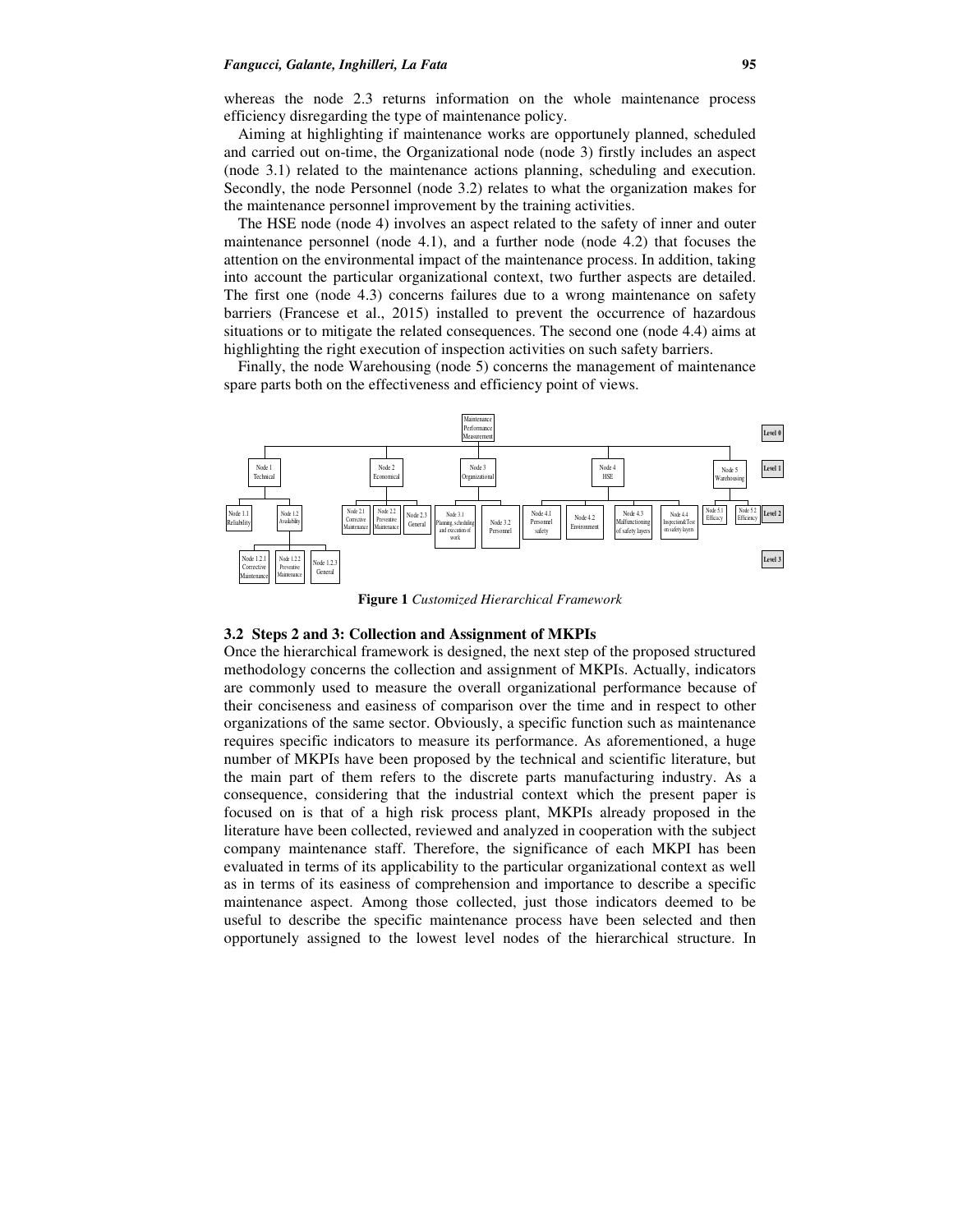addition, several specific indicators have been formulated by the involved maintenance staff and opportunely assigned to nodes in order to detail the returned information.

Aiming at prioritizing the assigned MKPIs, an AHP-based approach with incomplete pair-wise comparison matrices is proposed and detailed in Section 4, after a brief overview on the traditional AHP method.

# **4. Step 4: MKPIs Ranking by An AHP-Based Approach with Incomplete Pair-Wise Comparison Matrices**

# **4.1 Overview on the Traditional AHP**

The AHP is a widely used MCDM method to support the Decision Maker (DM) in the evaluation and selection of alternatives through the use of pair-wise comparison judgments. AHP starts with the decomposition and hierarchical representation of the decisional problem by the identification of goal, evaluation criteria/sub-criteria and alternatives to be compared. Then, the DM expresses a pair-wise comparison judgment between each pair of items (i.e. criteria, sub-criteria or alternatives) belonging to the same hierarchical level in respect to the immediately higher element. Evaluations are expressed through the use of appropriate semantic scales among which the most used one is the 9-point scale suggested by Saaty (2008) (Table 1).

| <b>Description</b>                        | <b>Definition</b>                                                                               | <b>Intensity of</b><br>importance |
|-------------------------------------------|-------------------------------------------------------------------------------------------------|-----------------------------------|
| Equal importance                          | The two items are equally important                                                             |                                   |
| Moderate importance                       | Experience and judgment slightly favour one<br>item over another                                | 3                                 |
| Strong importance                         | Experience and judgment strongly favour one<br>item over another                                |                                   |
| Very strong or<br>demonstrated importance | An item is favoured very strongly over another;<br>its dominance is demonstrated in practice    |                                   |
| Absolute importance                       | The evidence favouring one item over another is<br>of the highest possible order of affirmation |                                   |
| Intermediate                              | When compromise is needed, values between<br>two adjacent judgments are used                    | 2, 4, 6, 8                        |

**Table 1** *Saaty's Scale*

If *n* is the number of items to be compared with relation to a specific element of the immediately higher level, the total number of judgments elicited from the DM is  $[n \cdot (n-1)/2]$ . Each pair-wise comparison judgment constitutes the element  $a_{ii}$  of the so-called reciprocal pair-wise comparison matrix *A*. On the basis of collected pairwise comparison judgments, the local priority (i.e. weight or relative importance) of each element of the hierarchical structure in respect to the immediately higher hierarchical level is computed by means of a method of those proposed in the literature. Among them, the most used one is the eigenvector method (Saaty, 2003).

However, local priorities make sense only if arising from consistent or near consistent matrices. As a consequence, a consistency check on opinions expressed by the DM needs to be performed by the computation of the Consistency Index (CI) and of the Consistency Ratio (CR) proposed by Saaty (1977). In general, a CR of 0.10 or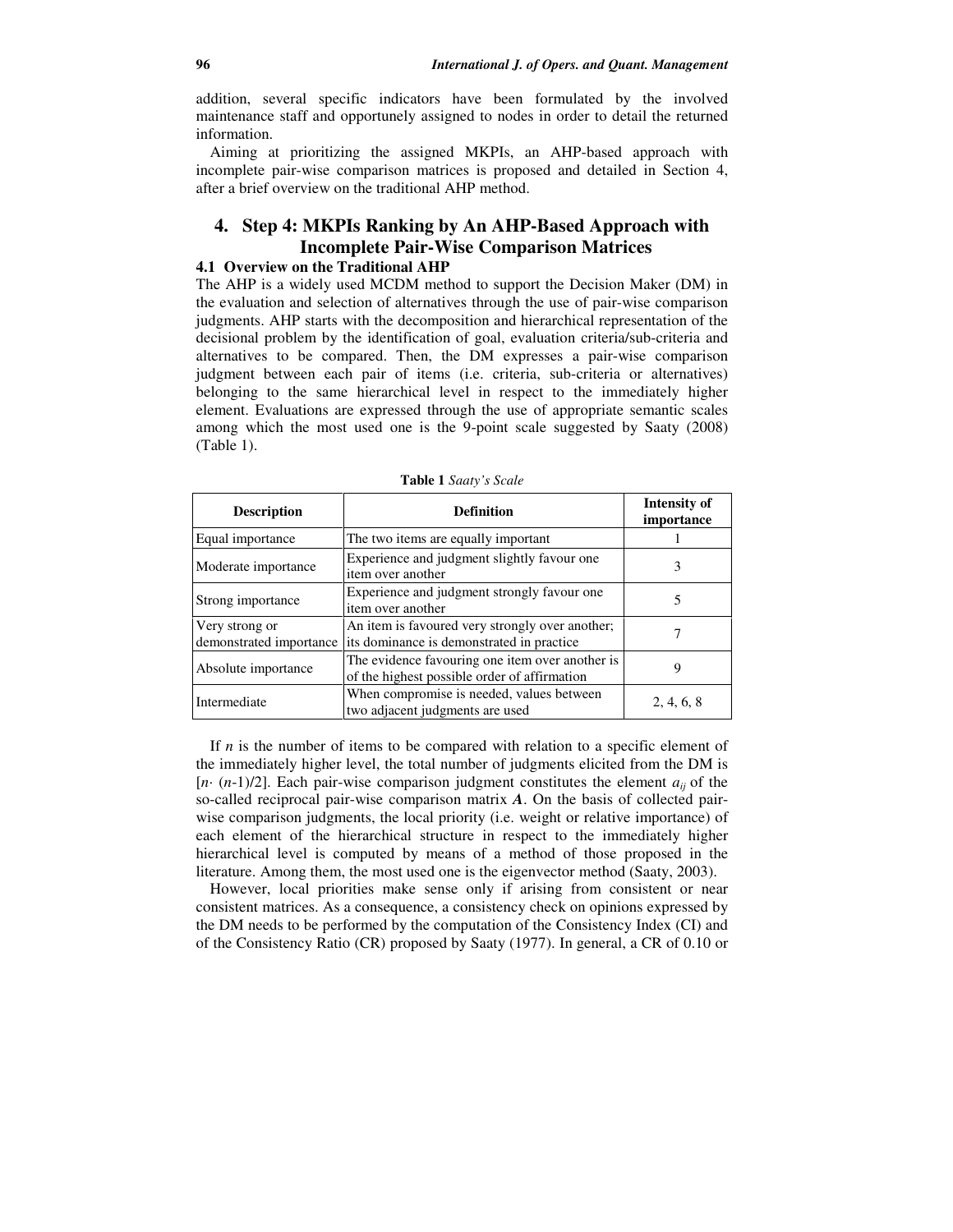#### *Fangucci, Galante, Inghilleri, La Fata* 97

less is considered as acceptable, namely input judgments are considered acceptably inconsistent, hence reliable. Otherwise, the DM is commonly asked to provide again his/her own judgments until an acceptably inconsistent pair-wise matrix is obtained. Finally, local priorities are synthesized across all criteria in order to determine the global priority of alternatives in respect to the goal. In this regard, the distributive or the ideal methods may be used (Belton and Gear, 1983; Saaty and Vargas, 1993; Saaty and Vargas, 2012).

#### **4.2 Eliciting Pair-Wise Comparison Judgments from the DM**

An AHP-based method is here used to derive the relative importance of all nodes and of MKPIs assigned to the lowest level nodes of the hierarchical framework. Referring to the specific organizational context, the goal is the MPM whereas alternatives to be evaluated and ranked are the assigned MKPIs. However, a clarification is needed for a better understanding of the AHP application to the particular case. Commonly, the AHP hierarchical structure includes criteria and subcriteria on the basis of which ranking the available alternatives. Instead, the here proposed hierarchical framework comprises those aspects on the basis of which evaluating the maintenance process performance. The AHP can be used to determine their relative importance in respect to the immediately above hierarchical level. For instance, let suppose to compare the Technical aspect (i.e. Node 1) with the Economical one (i.e. Node 2) in respect to the immediately higher level, namely the goal. Then, expressing a pair-wise comparison judgment means answering the question "*how much more or less important the Technical aspect is than the Economical one of the same level in measuring the maintenance performance?*"

In the traditional AHP method, all alternatives are generally evaluated on all criteria/sub-criteria. Referring to the specific application, alternatives to be compared are the MKPIs assigned to the lowest level nodes of the hierarchical framework. Then, for each node, the assigned alternatives are pair-wise compared on the basis of their ability to describe the aspect they belong to. For instance, let  $KPI_1$  and  $KPI_2$  be two indicators assigned to a generic lowest level node. Then, expressing a pair-wise comparison between the  $KPI_1$  and the  $KPI_2$  means answering the question "*how much do you believe the KPI*<sup>1</sup> *better or worse describes the aspect represented by the considered node than the KPI*<sub>2</sub>?" or also "*how much do you believe the KPI*<sub>1</sub> *is more or less important than the KPI*<sup>2</sup> *to describe the aspect represented by the considered node*?". As example, Table 2 shows the pair-wise comparison matrix related to the *m* KPIs assigned to the generic node *k* of the hierarchical structure.

| Node $k$ KPI <sub>1</sub> KPI <sub>2</sub> |  | $KPI_m$ |
|--------------------------------------------|--|---------|
| $KPI_1$                                    |  |         |
| KPI <sub>2</sub>                           |  |         |
|                                            |  |         |
| $KPI_m$                                    |  |         |

**Table 2** *Example of Pair-Wise Comparison Matrix between KPIs Assigned to the Generic Node K of the Hierarchical Structure*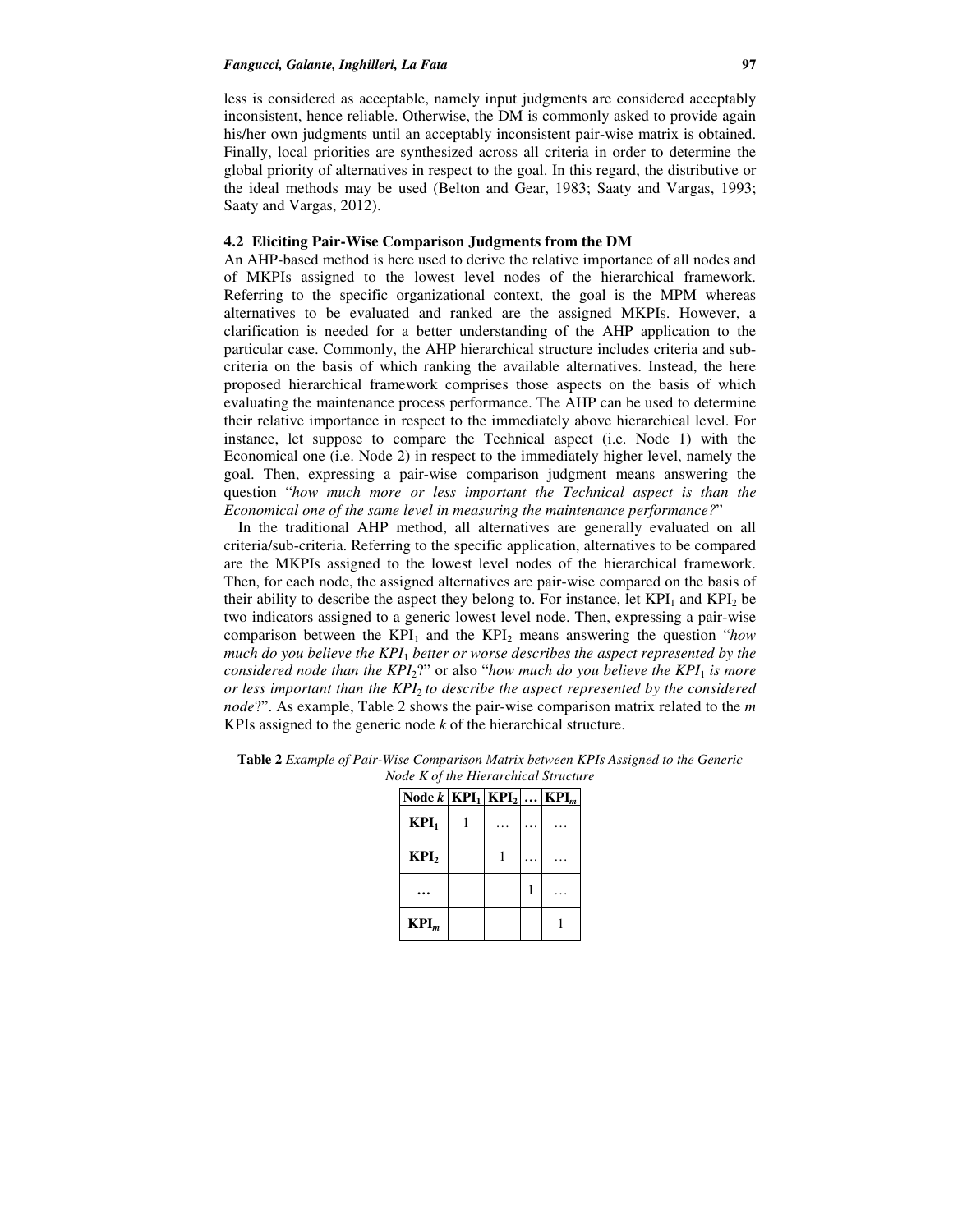However, the DM might not have a strong opinion on a comparison judgment so that he/she is not able to express any evaluation. That is particularly true with relation to pair-wise comparison judgments concerning MKPIs because of a real difficulty of the DM to fully appreciate their different descriptive ability. In such a situation, one could alternatively proceed as follows:

- 1. Forcing the DM to express all pair-wise comparisons required by the AHP method (see Section 4.1).
- 2. Allowing the DM to express only pair-wise comparisons on which he/she is confident and eventually force him/her so that judgments span all elements of the pair-wise comparison matrix.

 To the authors' opinion, referring to pair-wise comparison judgments among MKPIs, the best way to proceed is that described at the point 2, namely allowing the DM to provide from  $(n-1)$  to  $[n(n-1)/2]$  judgments that span all elements of the pairwise comparison matrix. Whether a pair-wise comparison matrix includes less than [*n·*(*n*-1)/2] comparison judgments as here allowed, such a kind of matrix is commonly defined as incomplete. Therefore, missing judgments need to be determined in order to continue with the application of the AHP. Several approaches have been proposed in the literature to deal with incomplete pair-wise comparison matrices (Carmone et al., 1997; Fedrizzi and Giove, 2007; Gomez-Ruiz et al., 2010). Such methods determine missing values in such a way that the matrix inconsistency is minimized. Among them, the most mentioned and applied completion method is the Revised Geometric Mean or Incomplete Pairwise Comparison algorithm of Harker (1987) synthesized in the following Section 4.3.

 As regards the pair-wise comparisons between aspects needed to compute their relative weights, one believes that the problem of the matrix incompleteness cannot occur. As a consequence, all pair-wise comparison matrices concerning the relative importance of each aspect of level  $i$  in respect to the aspect of level  $(i-1)$  are here assumed to be complete.

#### **4.3 Revised Geometric Mean (RGM) Method and Consistency Check**

Let the DM provide the following incomplete pair-wise comparison matrix *C*, which the generic element is  $C_{ij}$ . The missing comparison judgment is  $C_{13}$  and, as a consequence, its reciprocal *c*31.

$$
C = \begin{bmatrix} 1 & 2 & - \\ 1/2 & 1 & 2 \\ - & 1/2 & 1 \end{bmatrix}
$$

Harker states that computing the principal eigenvector *W* of the matrix *C* coincides with solving the same problem with relation to the quasi-reciprocal matrix *A* which the generic element  $a_{ii}$  is obtained as follows (equations 1)

$$
a_{ij} = \begin{cases} 0 & \text{if } c_{ij} \text{ is a missing judgment, } i \neq j \\ c_{ij} & \text{if } c_{ij} \text{ is not a missing judgment, } i \neq j \\ 1 + m_i & \text{if } i = j \end{cases}
$$
 (1)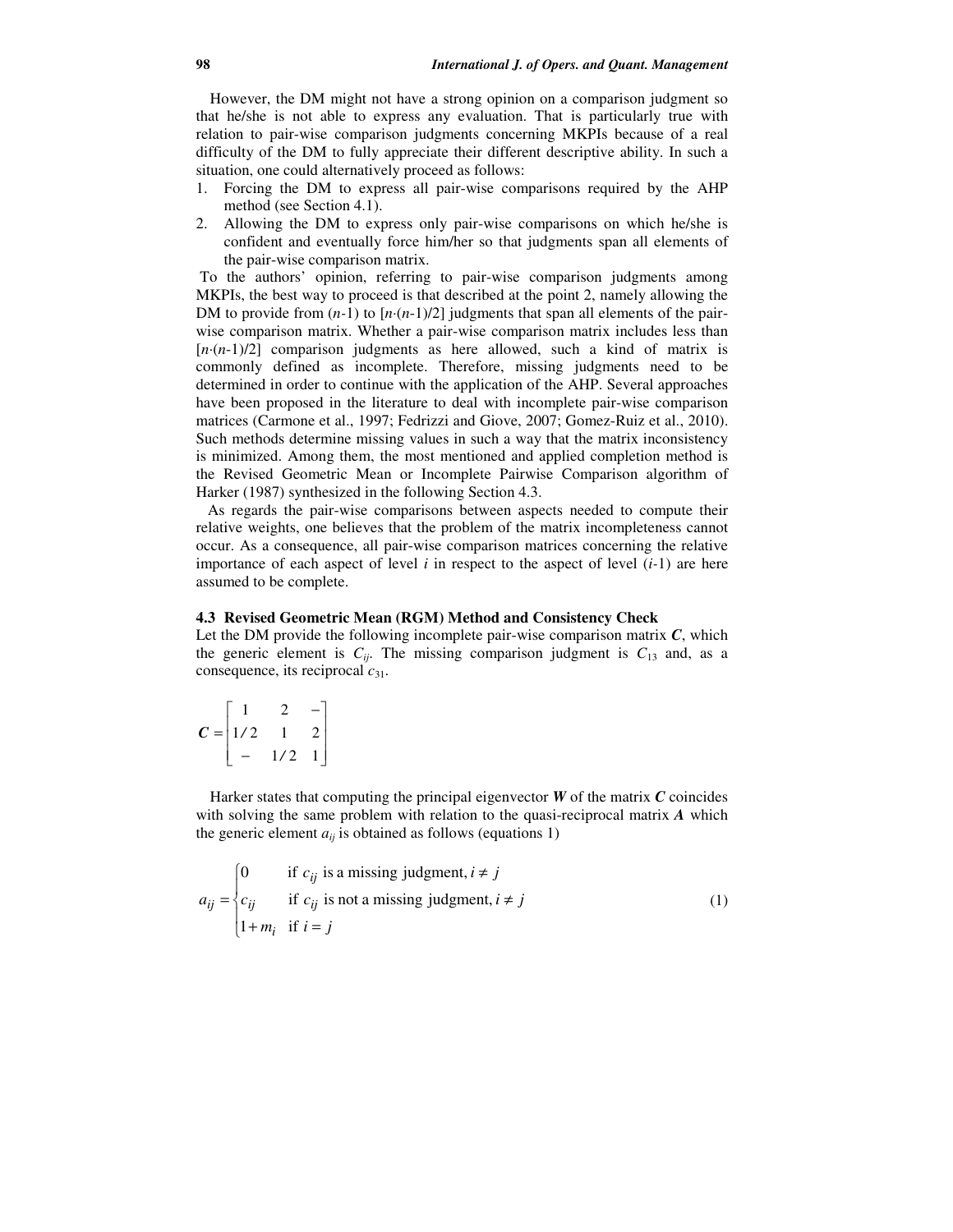$m<sub>i</sub>$  is the number of unanswered questions (i.e. missing judgments) in the row  $i$  of the incomplete matrix *C*. Completing *C* as suggested by Harker, the following matrix *A* is obtained.

 $\overline{\phantom{a}}$  $\overline{\phantom{a}}$  $\overline{\phantom{a}}$ J 1 L L L L Г = 0  $1/2$  2  $1 / 2$  1 2 2 2 0 **A**

Therefore, *C* and *A* have the same eigenvector *W* so that the problem of computing *W* for the matrix *C* which contains the functional relations becomes that of computing *W* for the non-negative, quasi-reciprocal matrix *A*. The relation  $A \cdot W =$ *C·W* holds.

Once the DM' pair-wise comparisons are collected, all incomplete matrices are here completed by the Harker' method. Then, our methodology continues with the measurement of the inconsistency of all complete (or completed by Harker) matrices, namely the consistency check described in Section 4.1 needs to be performed. In this regard, one must bear in mind that the Random Index (RI) needed to compute the CR of an incomplete pair-wise comparison matrix is different from that used for a complete matrix of the same size. In (Forman, 1990), the author reports the average value of the RI of matrices of different sizes with a variable number of missing judgments.

Therefore:

- 1. If the checked matrix is acceptably inconsistent (i.e. CR smaller/equal than/to 0.1), then it is possible to proceed with the computation of local priorities of aspects and MKPIs by means of the eigenvector method.
- 2. If the checked matrix is unacceptably inconsistent (i.e. CR greater than 0.1), then such an inconsistency needs to be reduced. As mentioned in Section 4.1, the common way to proceed is to force the DM to provide again his/her judgments and to recalculate the CR of the new pair-wise comparison matrix, namely performing again the consistency check. The procedure is reiterated until an acceptable inconsistency is reached. Alternatively, different methods have been proposed in the literature to reduce the matrix inconsistency. The procedure here used is detailed in the following Section 4.4.

### **4.4 Consistency Improvement of Complete Matrices**

Techniques proposed in the literature to improve the matrix consistency (Obata et al., 1999; Saaty 2003; Hu and Tsai, 2006) firstly identify the comparison judgment that results in a greater inconsistency and then suggest a value to replace it. When a change is made, the CR is calculated again and the process is repeated until an acceptable CR is obtained.

The method here used to improve the pair-wise comparison matrix consistency is that suggested by Saaty (2003). It uses the following equation: (2)

$$
n \cdot \lambda_{max} - n = \sum_{\substack{i,j=1 \ i \neq j}}^{n} (\varepsilon_{ij} + \varepsilon_{ij}^{-1})
$$
 (2)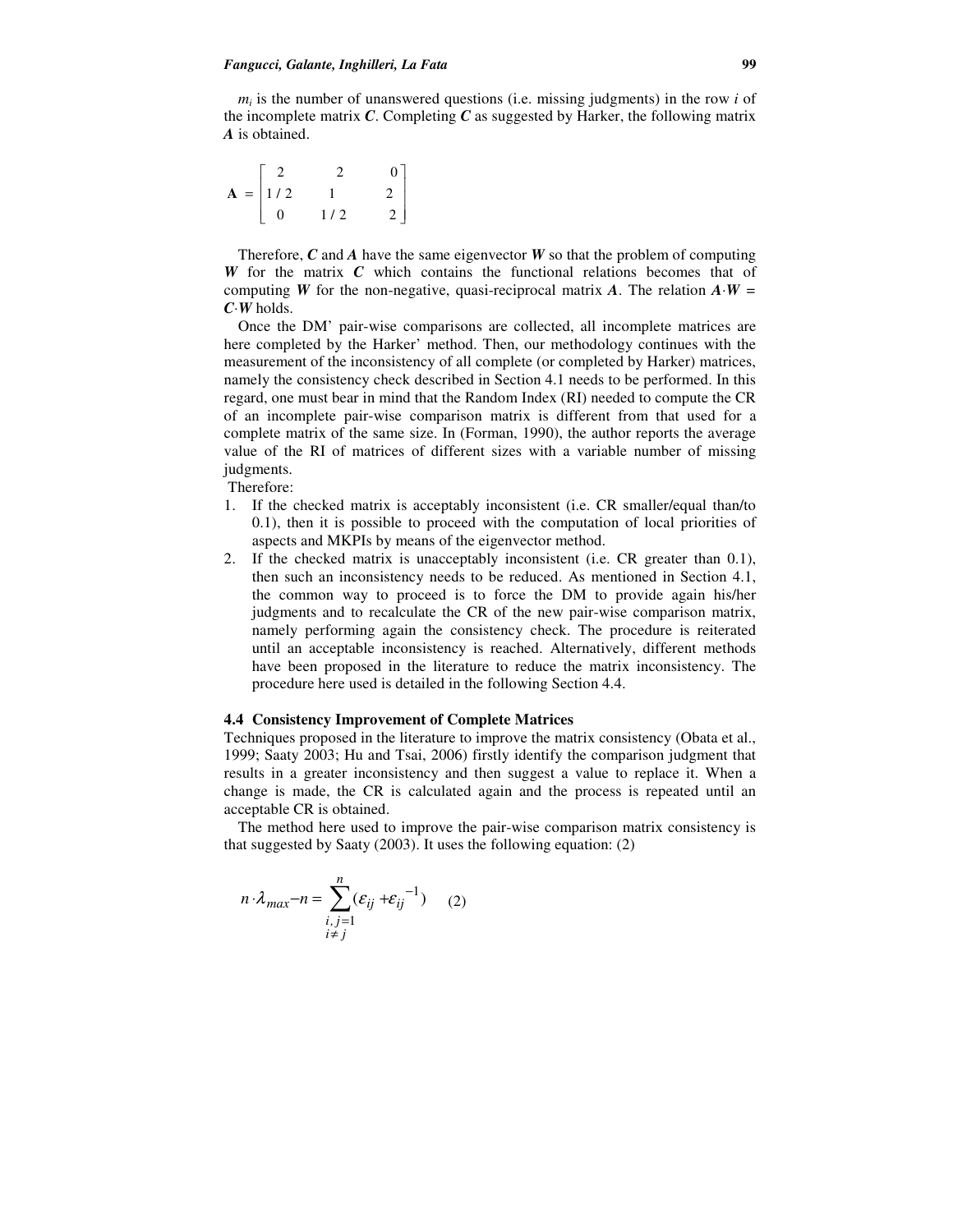Where  $\lambda_{max}$  is the maximum eigenvalue of the matrix  $A = [a_{ij}]$  and  $\varepsilon_{ij}$  is a generic element of the matrix  $E$  determined by the Hadamard product  $(3)$ 

$$
\mathbf{A} = \mathbf{W} \cdot \mathbf{E} \tag{3}
$$

Being  $W = [w_i/w_j]$  the matrix of local priorities of the unacceptable inconsistent matrix *A*. Therefore, the matrix  $E = [\varepsilon_{ii}]$  is obtained as follows (equation 4).

$$
\mathbf{E} = \mathbf{W}^{-1} \mathbf{A} \tag{4}
$$

Namely, each element  $\varepsilon_{ii}$  of **E** is calculated by the equation (5)

$$
\varepsilon_{ij} = \frac{w_j}{w_i} \cdot a_{ij} \tag{5}
$$

The  $\varepsilon_{ij}$  farthest from one implies the greatest inconsistency arising from  $a_{ij}$ . Then, the corresponding  $a_{ij}$  and  $a_{ji}$  are deleted from the matrix  $A$  that is completed by the Harker' method. The new eigenvector is calculated and the previous  $a_{ij}$  is replaced by the Saaty' scale value nearest to the  $w_i/w_j$  obtained by the new eigenvector.

Therefore, if the DM is not able to express all judgments, the procedure here proposed preliminary utilizes the Harker' method to complete the pair-wise comparison matrix. Then, aiming at reducing the matrix inconsistency if necessary, the aforementioned  $\varepsilon$ -method is employed to identify the most inconsistent judgment. In order to replace it, the DM is one more time involved to reformulate such a judgment provided that it was originally supplied by the DM. To the contrary, namely the judgment found to be the most inconsistent one was not previously expressed by the DM, then it means that it arises from the application of the Harker' method. Therefore, at the first iteration of the procedure, it cannot be the most inconsistent one. Instead, during next iterations, even a judgment obtained by Harker could be the most inconsistent one. In such a case, it is erased and the Harker's method applied again. The same procedure is used when the most inconsistent judgment coincides with one of those already reformulated by the DM. The described methodology is reiterated until an acceptable matrix inconsistency is reached.

Summing up, the proposed procedure tries to reduce the matrix inconsistency by involving again the DM just on that judgment he/she was previously able to express if it results to be the most inconsistent one. However, even if reformulated, such a judgment could successively result to be the most inconsistent one so that it is erased and the matrix completed by the Harker' method one more time. For the sake of clarity, the flow-chart of the whole methodology is synthesized in Figure 2.

Once all pair-wise comparison matrices related to aspects and MKPIs are acceptably inconsistent, local priority vectors can be calculated. The final step of the AHP-based approach is the computation of the MKPIs global priority vector in respect to the goal. In this regard, the ideal method is applied. In the present context, the ideal mode is preferred to the distributive one because it avoids that the best MKPI belonging to a more numerous group is disadvantaged in respect to that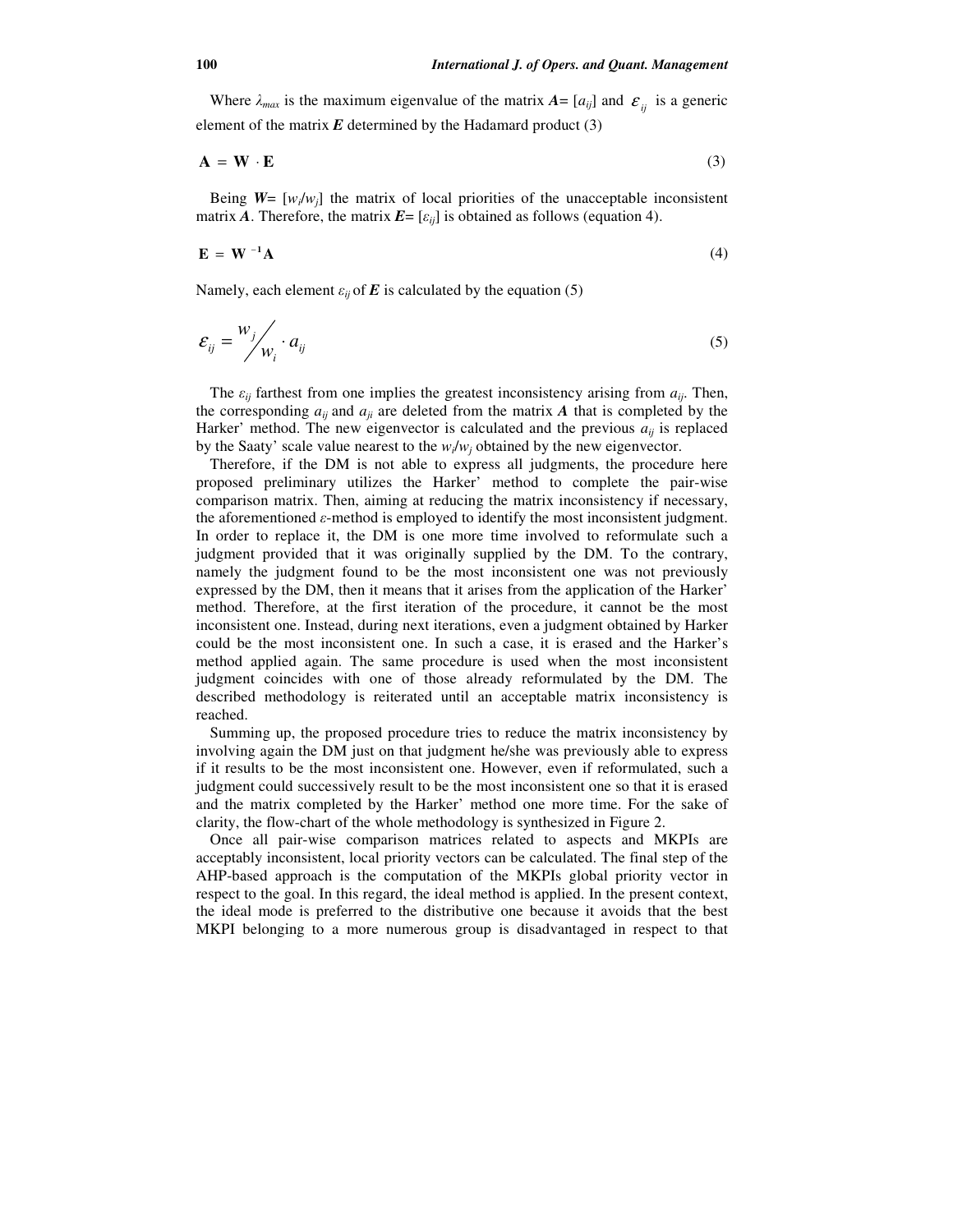#### *Fangucci, Galante, Inghilleri, La Fata* **101**

assigned to a smaller group. Actually, referring to a generic node of the hierarchical framework, using the distributive mode leads to divide the corresponding weight to MKPIs assigned to it. Therefore, the more MKPIs assigned to the node, the smaller the local priority of each MKPI. However, applying the ideal method leads to global priorities that do not sum to one. As a consequence, if deemed to be necessary, one can renormalize by using a normalization method among those already proposed in the literature.



**Figure 2** *Iterative Procedure for the Improvement of Pair-Wise Comparison Matrices' Inconsistency*

# **5. Step 5: Mathematical Programming Model for the Selection of the Optimal Set of MKPIs**

Once global priorities of MKPIs in respect to the goal are calculated, the problem of choosing the optimal set of MKPIs still holds. Actually, dealing with a great number of indicators could be troublesome or even counterproductive. Calculating and monitoring over the time numerous MKPIs could result expensive and timeconsuming. In addition, it could lead to a *surplus* of information than that effectively needed to check the overall maintenance performance, as well as to a greater difficulty in communicating the maintenance process results to stakeholders. As a consequence, the optimal set of MKPIs needs to be selected among all those previously assigned to the hierarchical framework and ranked by the AHP-based method. Such a set is asked to be the best compromise between the information completeness and the computational effort required to record the needed input data.

 Therefore, a mathematical programming model is formulated to identify the optimal set of MKPIs. The used nomenclature is reported below.

- *i* generic indicator of the list of MKPIs, with *i*=1,…,*N*.
- *j* generic node of the level 1 of the hierarchical framework, with *j*=1,…,*M*.
- $g_i$  global priority of MKPI *i* arising from the application of the AHP-based method.
- $p_i$ *local priority of the node <i>j* belonging to the level 1 of the hierarchical framework and calculated by the AHP.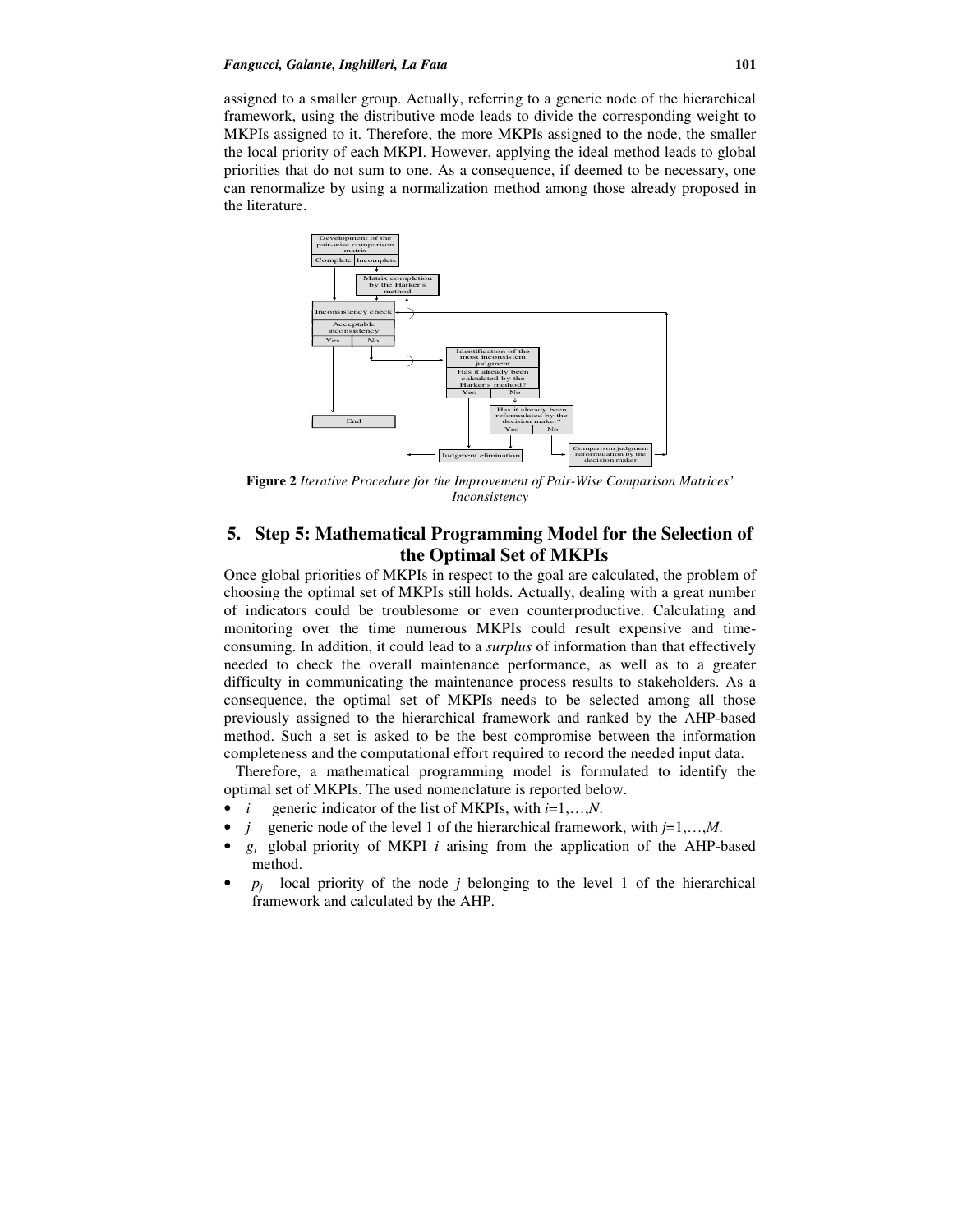- $\bullet$   $d_i$  input parameter representing the computational effort (i.e. difficulty) required to compute the MKPI *i*. In particular, *d<sup>i</sup>* may take a value equal to 0, 0.5 or 1 that stands for low, medium or high difficulty respectively.
- *Rij* input parameter representing the correlation between MKPIs *i* and *j*. Specifically, such a correlation refers to the necessity of recording common input data to compute both indicators. Therefore,  $R_{ii}$  takes a value equal to 0 whether no correlation between *i* and *j* exists, and 1 otherwise.
- $n_{min}$  minimum number of MKPIs to be selected for each node of level 1.
- $a_{ij}$  numerical value that takes 1 if the MKPI *i* belongs to the node *j*, 0 otherwise.
- $x_i$  Boolean variable that takes 1 if the MKPI *i* is selected, 0 otherwise.

The problem is formulated as follows.

$$
\max\left[k_1 \cdot \sum_{i=1}^N x_i \cdot g_i - k_2 \cdot \frac{\sum_{i=1}^N \frac{x_i \cdot d_i}{1 + \sum_{j=i+1}^N R_{ij} \cdot x_j}}{\sum_{i=1}^N \frac{d_i}{1 + \sum_{j=i+1}^N R_{ij}}}\right]
$$
(6)

Subject to

$$
(1 - p_j) \cdot \sum_{i=1}^{N} x_i \cdot \alpha_{ij} \ge n_{min} \qquad \forall j \tag{7}
$$

$$
k_1 + k_2 = 1 \tag{8}
$$

The first term of the objective function (6) aims at forcing the model to choose those MKPIs that assure the greatest descriptive ability in accord to the second term that represents the computational effort (i.e. amount and type of data to be recorded) required by MKPIs. Such a second term has to be minimized so that, together with the first objective, leads to select MKPIs that assure the best compromise between the descriptive ability and the computational effort. Both terms of expression (6) range from 0 to 1. The parameters  $k_1$  and  $k_2$  are the weights representing the relative importance that the DM attributes to the two aspects of the problem. For each node of level 1, constraint (7) forces the model to choose at least a fixed number of MKPIs. In particular, it assures the selection of a greater number of indicators from those aspects characterized by a higher weight *p<sup>j</sup>* .

#### **6. Industrial Case**

The proposed methodology was implemented in an oil refinery plant located in the South of Italy with the aim of measuring and highlighting the maintenance process results. The oil refinery spreads over an area of 5 million of square meters. Besides the production of crude oil derivatives, it supplies several auxiliary services (thermoelectric unit for the production of electricity and steam, air separation unit for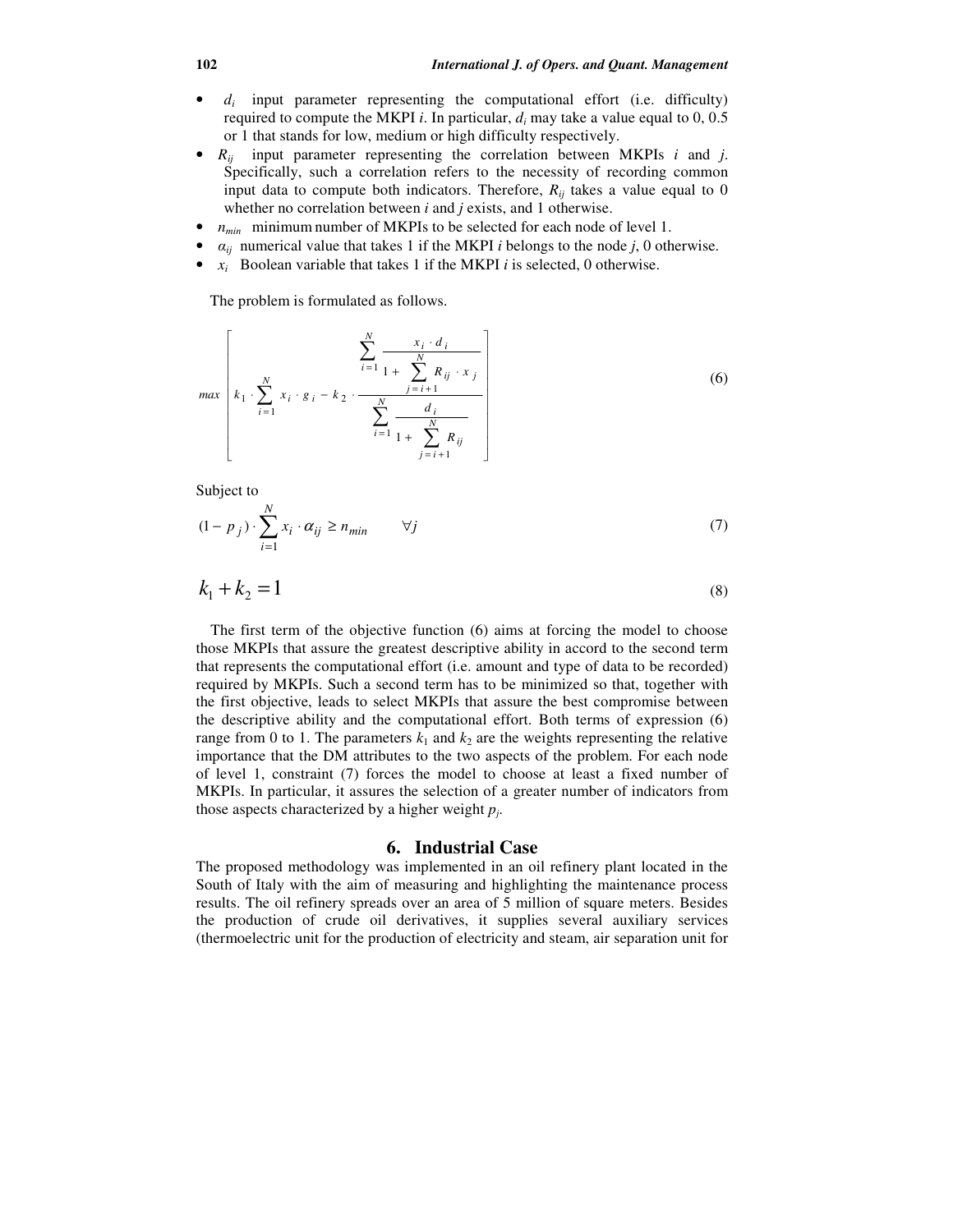the production of oxygen and nitrogen, water treatment, etc..) indispensable for the operation of the whole plant.

The oil refinery maintenance staff was actively involved for the customization of the hierarchical framework, for the selection of the most meaningful MKPIs among those already proposed in the literature and for the formulation of *ad hoc* indicators deemed to be useful in the specific plant. A total number of 116 MKPIs were collected from the existing scientific and technical literature, whereas 14 were opportunely formulated by the involved maintenance staff. Among those collected from the literature, 44 MKPIs were selected on the basis of their significance and applicability to the specific organizational context. Therefore, 58 MKPIs were totally assigned to the lowest level nodes of the hierarchical framework. Specifically, 14, 17, 9, 13 and 5 MKPIs were assigned to the lowest level nodes belonging to Nodes 1, 2, 3, 4 and 5 respectively. For the sake of privacy of the involved organization, Table 3 synthesizes just few of selected MKPIs and nodes they were assigned to.

| Tag           | <b>Assigned MKPIs</b>                                                                                                                                                                                            |  |  |
|---------------|------------------------------------------------------------------------------------------------------------------------------------------------------------------------------------------------------------------|--|--|
| Node $1.1$    | Number of plant's shutdowns due to failures/Time horizon                                                                                                                                                         |  |  |
| Node<br>1.2.1 | Total operating time/(Total operating time + Downtime due to corrective<br>maintenance);<br>Total operating time/(Total operating time + Downtime related to failures)                                           |  |  |
| Node<br>1.2.2 | Total operating time/(Total operating time $+$ Downtime due to preventive<br>maintenance); Preventive maintenance time causing downtime/Total downtime<br>related to maintenance                                 |  |  |
| Node<br>1.2.3 | Total operating time/(Total operating time $+$ Downtime due to maintenance)                                                                                                                                      |  |  |
| Node 2.1      | Corrective maintenance cost/Total maintenance cost; Actual cost of corrective<br>maintenance/Budget cost of corrective maintenance                                                                               |  |  |
| Node 2.2      | Preventive maintenance cost/Total maintenance cost;<br>Actual cost of preventive maintenance/Budget cost of preventive maintenance                                                                               |  |  |
| Node 2.3      | Total maintenance cost/Assets replacement value; Total external personnel cost<br>spent in maintenance/Total maintenance cost                                                                                    |  |  |
| Node 3.1      | Number of maintenance actions performed as scheduled/Total number of scheduled<br>maintenance actions                                                                                                            |  |  |
|               | Total cost of maintenance internal personnel training/Total number of maintenance<br>Node 3.2 internal employees; Number of maintenance internal personnel man-hours for<br>training/Total maintenance man-hours |  |  |
| Node 4.1      | Number of injuries of personnel/Working time; Number of working days lost for<br>injuries/Working time                                                                                                           |  |  |
| Node 4.2      | Number of failures due to maintenance creating environmental damage/Calendar<br>time; Annual volume of wastes related to maintenance/Calendar time                                                               |  |  |
|               | Node 4.3 Number of spurious trips of a SIS                                                                                                                                                                       |  |  |
| Node 4.4      | Number of performed tests on safety loops/Number of planned tests on safety loops                                                                                                                                |  |  |
| Node $5.1$    | Stock-out; Number of spare parts supplied by the warehouse as requested/Total<br>number of spare parts required by maintenance                                                                                   |  |  |
| Node 5.2      | Total cost of maintenance materials/Average inventory value of maintenance<br>materials; Average inventory value of maintenance materials/Asset replacement<br>value                                             |  |  |

**Table 3** *Reduced list of MKPIs Assigned to Nodes of the Hierarchical Framework*

As regards the pair-wise comparison judgments on aspects and MKPIs needed by the AHP-based approach as well as the relative importance weights of the two terms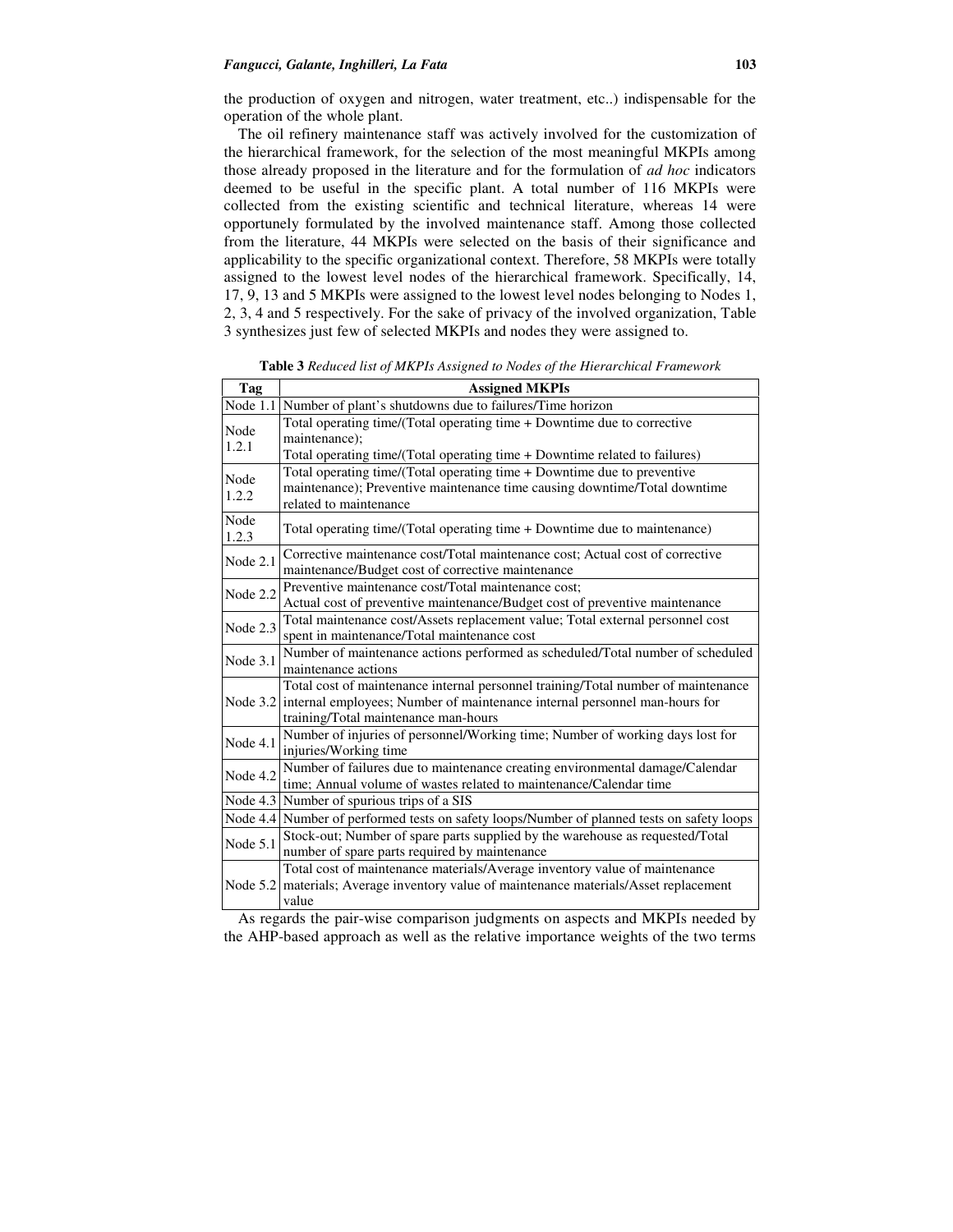of the objective function, they were expressed by the maintenance manager. The software Expert Choice (Ishizaka and Labib, 2009) was used as a support tool to implement the AHP-based approach with the aim of obtaining the relative weight of nodes and the global priority of assigned MKPIs. As expected, all pair-wise comparison matrices related to aspects were complete. As example, the following Figure 3 synthesizes results of Expert Choice as regards the level-1 nodes, whereas Figure 4 shows local priorities of nodes of level 2 related to the HSE being the latter the most important aspect among those of level 1.



**Figure 3** *Local Priorities of Level-1 Nodes* 



**Figure 4** *Local Priorities of Nodes Related to the HSE* 

As concerns pair-wise comparison matrices related to MKPIs, the iterative procedure synthesized in Figure 2 was implemented when necessary. For the sake of space and privacy as well, pair-wise comparisons between MKPIs are not hereafter reported. However, aiming at clarifying how the iterative procedure works and was implemented in the specific context, steps performed with relation to the node 5.2 are synthesized in the following as example. MKPIs assigned to such a node are reported in Table 4, whereas the related pair-wise comparison matrix elicited from the DM is shown in Table 5. The latter is incomplete since two judgments (i.e. elements  $c_{13}$  and *c*34) are missing.

**Table 4** *MKPIs Assigned to Node 5.2*

| Total cost of maintenance materials/Average inventory value of maintenance<br>$MKPI1$ $\frac{1}{\text{materials}}$ |  |
|--------------------------------------------------------------------------------------------------------------------|--|
| $ \text{MKPI}_2 $ Total n° of spare parts not handled/Total n° of spare parts in stock                             |  |
| MKPI <sub>3</sub> Average inventory value of maintenance materials/Asset replacement value                         |  |
| $ \text{MKPI}_4 $ Total n° of non conforming spare parts/Total n° of spare parts checked in input                  |  |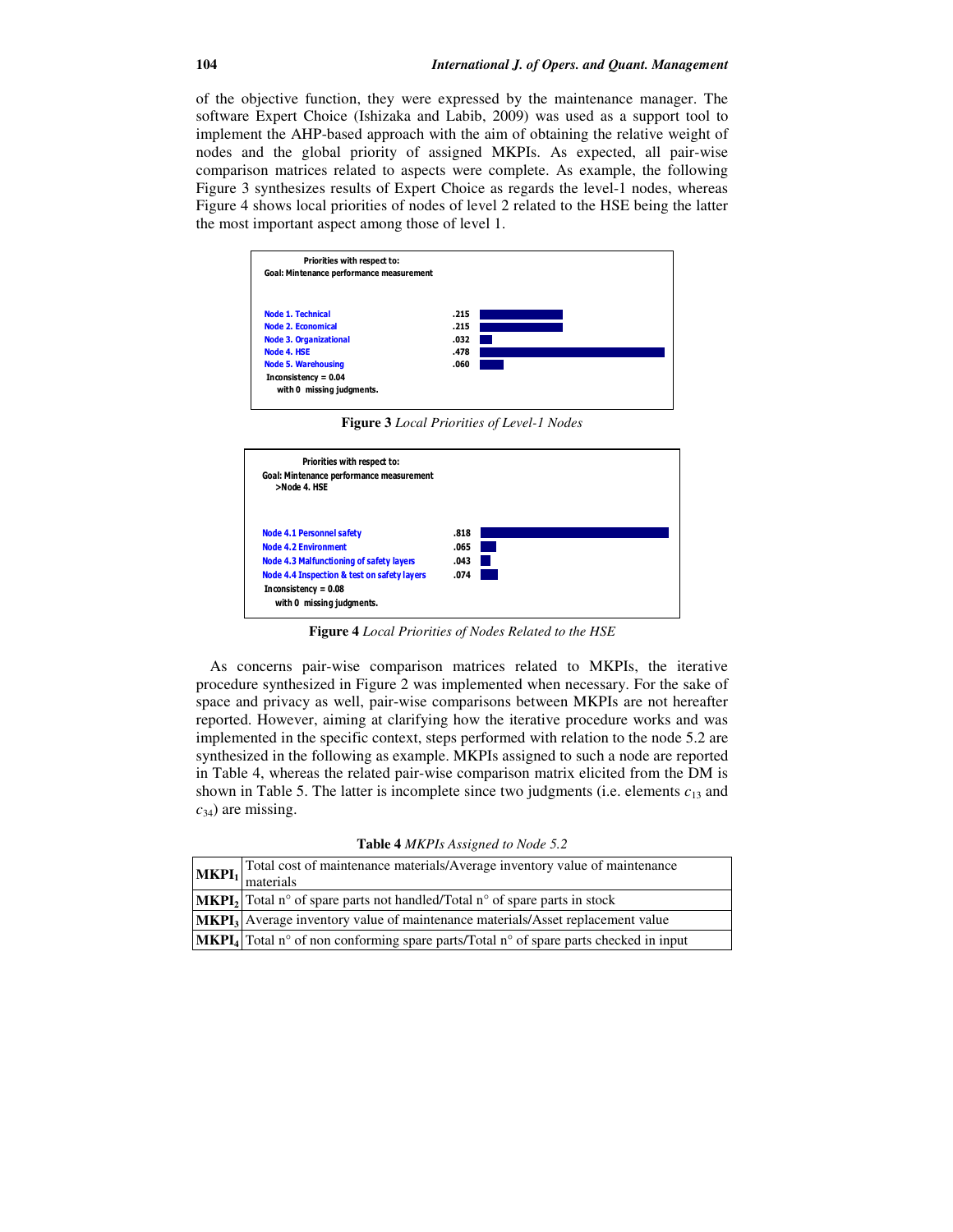| Node 5.2   MKP $I_1$   MKP $I_2$   MKP $I_3$   MKP $I_4$ |     |     |     |
|----------------------------------------------------------|-----|-----|-----|
| MKPI <sub>1</sub>                                        | 1/3 |     | 1/3 |
| MKPI <sub>2</sub>                                        |     | 1/3 |     |
| <b>MKPI</b> <sub>3</sub>                                 |     |     |     |
| MKPI <sub>4</sub>                                        |     |     |     |

**Table 5** *Pair-Wise Comparison Matrix between MKPIs of Node 5.2*  **Node 5.2 MKPI<sup>1</sup> MKPI<sup>2</sup> MKPI<sup>3</sup> MKPI<sup>4</sup>**

Using the completion method of Harker, the obtained complete pair-wise comparison matrix is reported in Table 6.

| Node 5.2 MKPI <sub>1</sub> MKPI <sub>2</sub> MKPI <sub>3</sub> MKPI <sub>4</sub> |                             |     |     |                             |
|----------------------------------------------------------------------------------|-----------------------------|-----|-----|-----------------------------|
| MKPI <sub>1</sub>                                                                | $\mathcal{D}_{\mathcal{L}}$ | 1/3 |     | 1/3                         |
| MKPI <sub>2</sub>                                                                | 3                           |     | 1/3 |                             |
| MKPI <sub>3</sub>                                                                |                             | 3   | 3   |                             |
| MKPI <sub>4</sub>                                                                | 3                           | 1/4 |     | $\mathcal{D}_{\mathcal{L}}$ |

**Table 6** *Pair-Wise Comparison Matrix between MKPIs of Node 5.2 Completed by Harker*

With the aim of performing the consistency check of pair-wise comparison matrix of Table 6, the related CI and CR were computed by using the RI parameter proposed by Forman (1990) for incomplete matrices of size four characterized by 2 missing judgments. The resulting CR was of 0.1891 which implies an unacceptable inconsistency. Therefore, the  $\varepsilon$ -method described in Section 4.4 was applied to find out the most inconsistent judgment of Table 6. The matrix *E* is shown in Table 7 where the value farthest from one is 1.663866, namely the greatest inconsistency arose from the element  $a_{24}$  of the completed matrix of Table 6.

| <b>Node 5.2</b>          | MKPI <sub>1</sub>                   | MKPI <sub>2</sub> | <b>MKPI</b> <sub>3</sub> | MKPI <sub>4</sub> |
|--------------------------|-------------------------------------|-------------------|--------------------------|-------------------|
| MKPI <sub>1</sub>        | $\mathcal{D}_{\mathcal{L}}$         | 1.525641          |                          | 0.634615          |
|                          | <b>MKPI</b> <sub>2</sub>   0.655462 |                   | 0.855742 1.663866        |                   |
| <b>MKPI</b> <sub>3</sub> | $\theta$                            | 1.168576          | 3                        |                   |
| <b>MKPL</b>              | 1.575758                            | 0.60101           |                          |                   |

**Table 7** *Matrix E*

On the basis of steps described in Figure 2, the element  $a_{24}$  was reformulated by the DM who suggests a new value equal to 2. The new consistency check returned a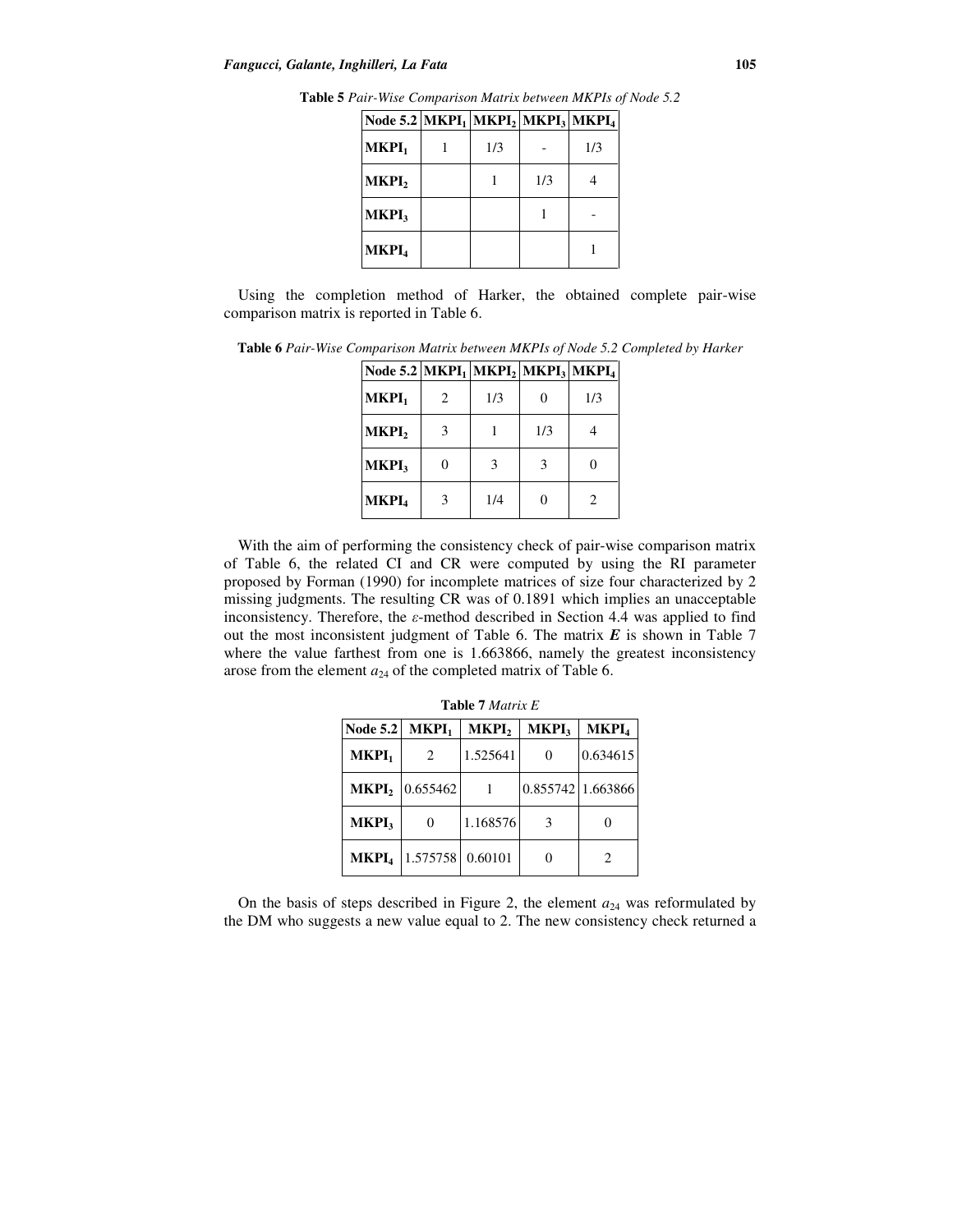CR equal to 0.0453 which implied an acceptable inconsistency. The following Figure 5 synthesizes local priorities of MKPIs assigned to the Node 5.2.



**Figure 5** *Local Priorities of MKPIs of Node 5.2* 

The global weights of MKPIs belonging to the Node 5.2 were obtained by taking the product of values reported in Figure 5 to the weights of Nodes 5.2 and 5.

As concerns the resolution of the model formulated to get the final optimal set of MKPIs, the commercial software Lingo was used. The parameters  $k_1$  and  $k_2$  were set by the DM equal to 0.6 and 0.4 respectively, whereas *nmin* was set equal to 2 for each level-1 node. Twenty-nine MKPIs were finally selected, 6 from the Technical node, 6 from the Economical node, 3 from the Organizational, 11 from HSE and 3 from Warehousing.

As aforementioned, the final list of MKPIs matches the specific requirements of the maintenance manager because it represents the best compromise between the information completeness and the computational effort required. Obviously, changing input parameters leads to a different optimal set of MKPIs. In this regard, a sensitivity analysis was firstly performed on the relative importance of the two terms of the objective function and then on the minimum descriptive ability required for each aspect of level one. As concerns the objective function, increasing values of  $k_2$ lead to the selection of a smaller and smaller list of MKPIs in accordance with the constraint (7). Therefore, keeping unchanged the value of *nmin* (i.e. 2), the following results (Table 8) were obtained for different combinations of the objective function' weights.

| $k_1$   | $k_2$   | <b>Number of Selected MKPIs</b> |
|---------|---------|---------------------------------|
| 0.9 0.1 |         | 54                              |
| 0.8     | 0.2     | 39                              |
| 0.7     | 0.3     | 30                              |
|         | 0.6 0.4 | 29                              |
| 0.5     | 0.5     | 18                              |
| 0.4     | 0.6     | 18                              |
| 0.3     | 0.7     | 17                              |
| 0.2     | 0.8     | 17                              |
|         | 9.      | 14                              |

**Table 8** *Results of Sensitivity Analysis on the Objective Function' Weights*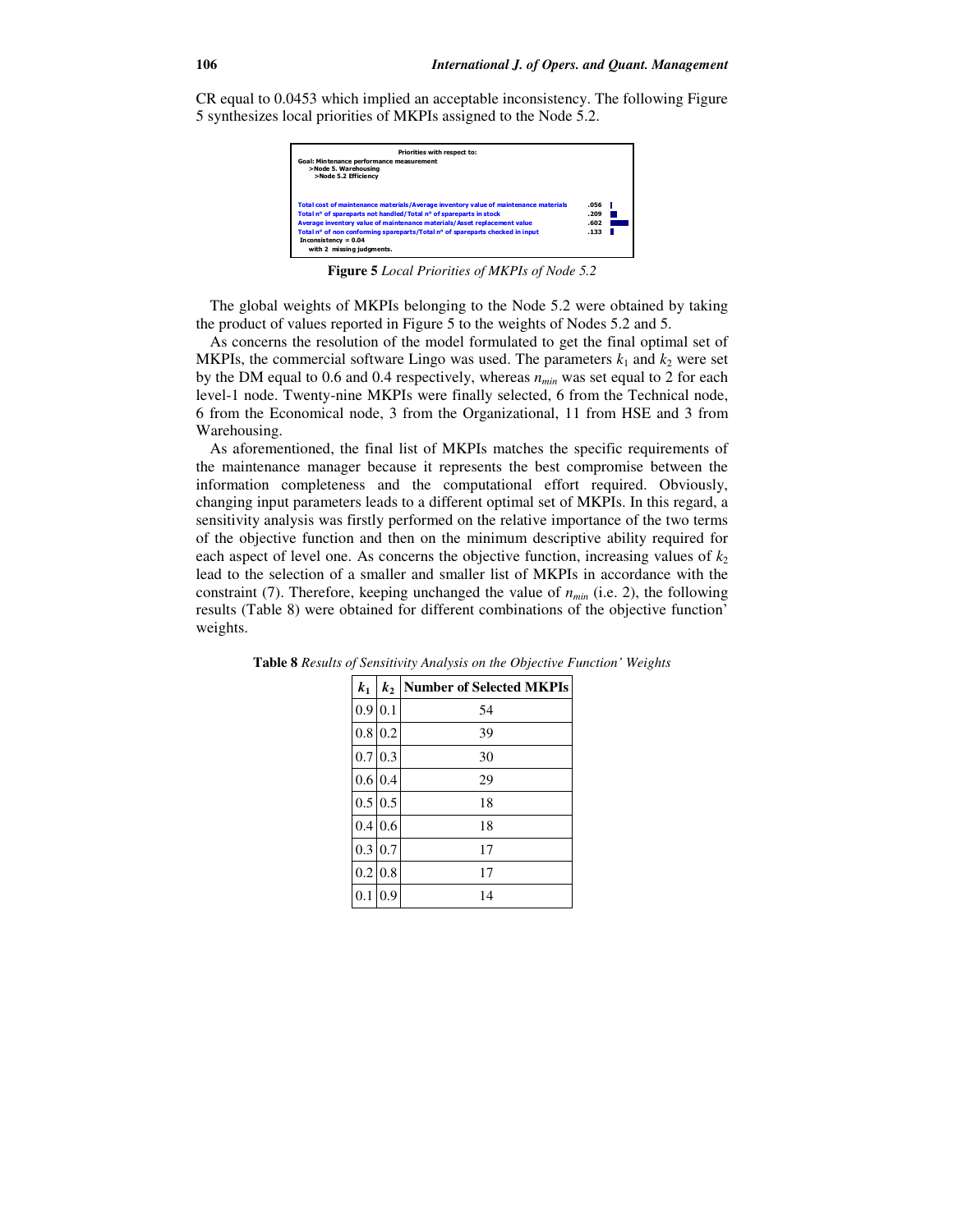As expected, the need at an operational level of a more detailed information (greater values of the parameter  $k_1$ ) forces the model to select a more numerous set of MKPIs, with a consequent increase of the required computational effort.

Referring to the constraint  $(7)$ , the greater the value of  $n_{min}$ , the greater the total number of selected MKPIs. Being *nmin* supposed to take the same value for each aspect of level one, *nmin* was changed from 1 to 4 in order to assure the feasibility of the model. Keeping unchanged the weights of the two terms of the objective function (i.e.  $k_1=0.6$  and  $k_2=0.4$ ), the following results (Table 9) were obtained for increasing values of *nmin*.

|  | $n_{min}$ Number of Selected MKPIs |
|--|------------------------------------|
|  |                                    |
|  |                                    |
|  | 31                                 |
|  |                                    |

**Table 9** *Results of Sensitivity Analysis Performed on the nmin Value* 

Summing up, the sensitivity analysis highlights the flexibility of the formulated model that actually allows at considering the particular industrial context as well as it matches the stakeholder needs.

## **7. Conclusions**

Nowadays, existing literature on Maintenance Performance Measurement (MPM) models and Maintenance Key Performance Indicators (MKPIs) principally lacks on two aspects. Firstly, proposed MPM frameworks are generic and disregard the business specific environment of the company wherein these tools should be applied. Then, the available literature proposes a huge list of MKPIs but it does not contain any methodological approach for selecting or deriving specific MKPIs from the listed indicators. With these recognitions, the novel contribution of the work was the proposal of a structured methodology for the MPM by means of a restricted and comprehensive list of MKPIs. The approach was designed with relation to an oil refinery plant and arose from the real need of the maintenance manager to measure, monitor and communicate the maintenance process results to both the board and the maintenance technicians on the basis of different perspectives. The subject company maintenance staff was actively involved in the definition and implementation of the whole methodology. Firstly, a customized multi-level and multi-node hierarchical framework able to synthesize the most meaningful aspects affecting the effectiveness and the efficiency of the maintenance process was designed. Then, MKPIs already proposed by the technical and scientific literature were collected and analyzed in cooperation with the subject company maintenance staff in order to identify and select the most appropriate to describe the specific maintenance process. In addition, several indicators were formulated *ad-hoc* and consequently assigned to nodes of the hierarchical framework together with those previously selected from the literature. Aiming at ranking the assigned MKPIs, an Analytic Hierarchy Process (AHP)-based approach with incomplete pair-wise comparison matrices was successively implemented and an iterative procedure properly designed to improve the pair-wise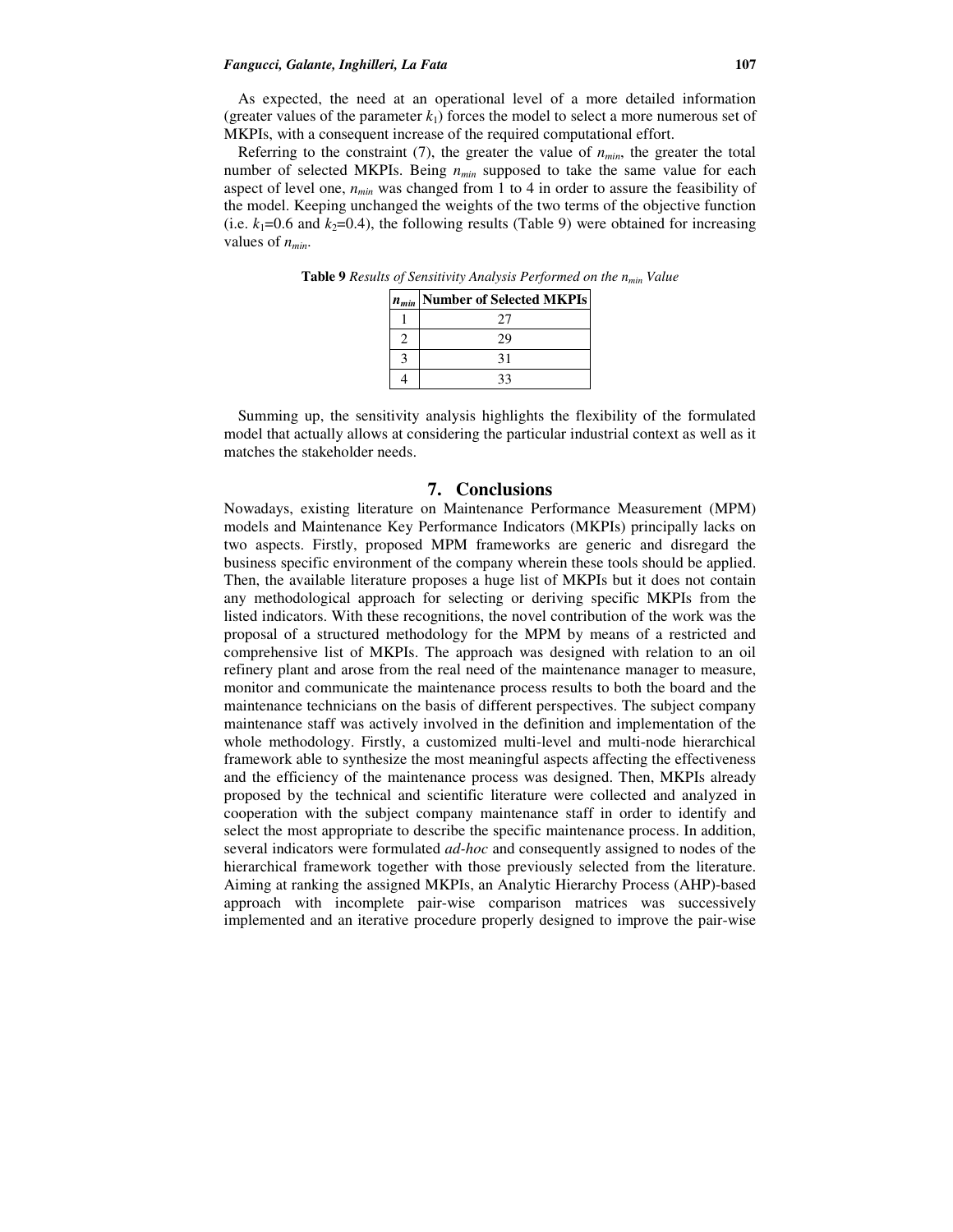comparison matrices consistency. Finally, a mathematical programming model was formulated in order to select the optimal set of MKPIs.

Summing up, the main attempt of the work was to fill a gap in the literature of a structured approach able to guide the DM in all stages of the decision-making process addressed to a synthetic evaluation of the maintenance performance. Starting from the preliminary phase of identification of the main perspectives that affect the maintenance performance, the development of the hierarchical structure forces the DM to a more detailed analysis of the decisional problem and facilitates the choice of the most suitable MKPIs to describe such perspectives. During the next stage when the assigned MKPIs are assessed on the basis of their descriptive ability, the procedure allows the DM at expressing also incomplete information and improving its consistency as well. Finally, the mathematical programming model leads to the selection of the optimal set of indicators based on specific requirements of the DM as concerns the global descriptive ability as well as that related to the first level aspects of the hierarchical structure.

Even if designed with relation to a high risk process plant, the proposed methodology may be implemented in other industrial contexts after a properly customization of the hierarchical framework.

# **8. Acknowledgements**

The authors gratefully acknowledge the whole oil refinery maintenance staff for its support and active cooperation in the design and implementation of the proposed methodological approach.

# **9. References**

- 1. Alsyouf, I. (2006), "Measuring maintenance performance using a balanced scorecard approach", Journal of Quality in Maintenance Engineering, Vol.12 (No. 2), pp. 133–149.
- 2. Amodeo, M.M. (2005), A structured methodology for identifying performance metrics and monitoring maintenance effectiveness, Thesis submitted to the Faculty of the Graduate School of the University of Maryland, College Park, in partial fulfilment of the requirements for the degree of Master of Science.
- 3. Arunraj, N.S., and Maiti, J. (2010), "Risk-based maintenance policy selection using AHP and goal programming", Safety Science, Vol. 48, pp. 238–247.
- 4. Bakhtiar, A., Purwanggono, B., and Metasari, N. (2009), "Maintenance function's performance evaluation using adapted balanced scorecard model", World Academy of Science, Engineering and Technology, Vol. 34, pp. 541-545.
- 5. Belton, V., and Gear, A. (1983), "On a shortcoming of Saaty's method of analytical hierarchies", Omega, Vol. 11, pp. 228–230.
- 6. Bertolini, M., and Bevilacqua, M. (2006), "A combined goal programming-AHP approach to maintenance selection problem", Reliability Engineering and System Safety, Vol. 91, pp. 839–848.
- 7. Bertolini, M., Bevilacqua, M., Braglia, M., and Frosolini, M. (2004), "An analytical method for maintenance outsourcing service selection", International Journal of Quality and Reliability Management, Vol. 21 (No. 7), pp. 772-788.
- 8. Braglia, M., Carmignani, G., Frosolini, M., and Grassi, A. (2006), "AHP-based evaluation of CMMS software", Journal of Manufacturing Technology Management, Vol. 17 (No. 5), pp. 585-602.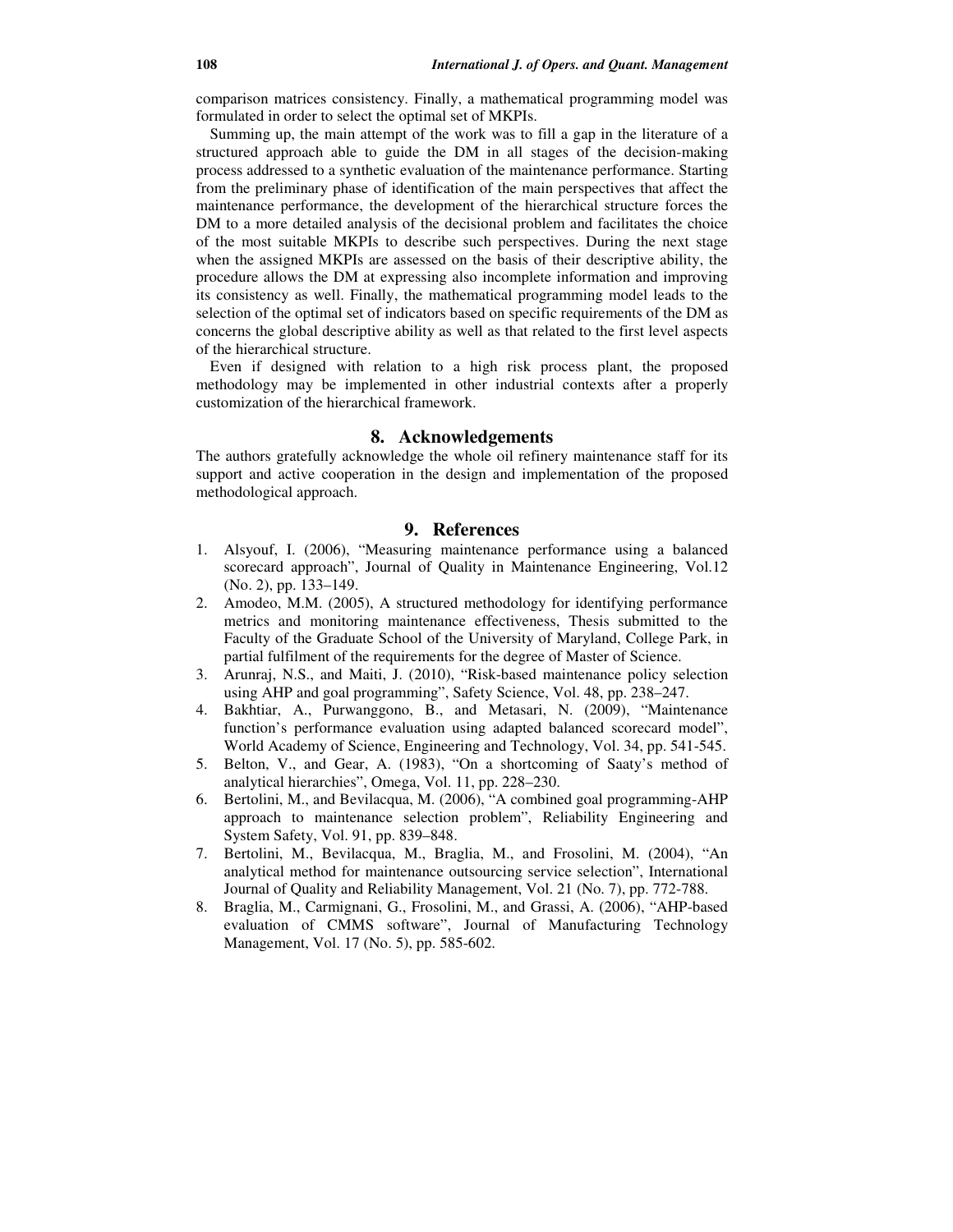- 9. Carmone, F.J. Jr., Kara, A., and Zanakis, S.H. (1997), "A Monte Carlo investigation of incomplete pairwise comparison matrices in AHP", European Journal of Operational Research, Vol. 102, pp. 538-553.
- 10. Carpitella, S., Certa, A., Galante, G., Izquierdo, J., and La Fata, C.M. (2016), "The FTOPSIS method to support FMECA analyses", in Proceedings of the 22<sup>nd</sup> ISSAT International Conference on Reliability and Quality in Design, Los Angeles, California, U.S.A, pp. 398-402.
- 11. Certa, A., Enea, M., Galante, G., and Lupo, T. (2012), "A multi-objective approach to optimize a periodic maintenance policy", International Journal of Reliability, Quality and Safety Engineering, Vol. 19 (No. 6), article number 1240002.
- 12. Certa, A., Enea, M., and Lupo, T. (2013), "ELECTRE III to dynamically support the decision maker about the periodic replacements configurations for a multi-component system", Decision Support Systems, Vol. 55 (No. 1), pp. 126- 134.
- 13. Certa, A., Hopps, F., Inghilleri, R., and La Fata, C.M. (2017), "A Dempster-Shafer Theory-based approach to the Failure Mode, Effects and Criticality Analysis (FMECA) under epistemic uncertainty: application to the propulsion system of a fishing vessel", Reliability Engineering and System Safety, Vol. 159, pp. 69-79.
- 14. Curcurù, G., Galante, G.M., La Fata, C.M. (2012), "A bottom-up procedure to calculate the top event probability in presence of epistemic uncertainty", in 11th International Probabilistic Safety Assessment and Management Conference and the Annual European Safety and Reliability Conference 2012, PSAM11 ESREL 2012, Vol. 8, pp. 6729-6735, Helsinki.
- 15. Curcurù, G., Galante, G. M., and La Fata, C.M. (2013), "An imprecise Fault Tree Analysis for the estimation of the Rate of Occurrence of Failure (ROCOF)", Journal of Loss Prevention in the Process Industries, Vol. 26, pp. 1285–1292.
- 16. De Felice, F., Di Bona, G., Falcone, D., and Silvestri, A. (2010), "New reliability allocation methodology: the integrated factors method", International Journal of Operations and Quantitative Management, Vol. 16 (No. 1), pp. 67-85.
- 17. EN 13306: 2010, Maintenance Maintenance terminology, Belgium, Brussels: European Committee for Standardization (CEN).
- 18. EN 15341: 2007, Maintenance Key Performance Indicators, Belgium, Brussels: European Committee for Standardization (CEN).
- 19. Fedrizzi, M., and Giove, S. (2007), "Incomplete pairwise comparison and consistency optimization", European Journal of Operational Research, Vol. 183, pp. 303–313.
- 20. Forman, E.H. (1990), "Random indices for incomplete pairwise comparison matrices", European journal of operational research, Vol. 48 (No. 1), pp. 153- 155.
- 21. Francese, M., Galante, G.M., La Fata, C.M., and Passannanti, G. (2015), "Handling epistemic uncertainty in the Fault Tree Analysis using interval-valued expert information", in Safety and Reliability: Methodology and Applications - Proceedings of the European Safety and Reliability Conference, ESREL 2014, pp. 1683-1690, Wroclaw.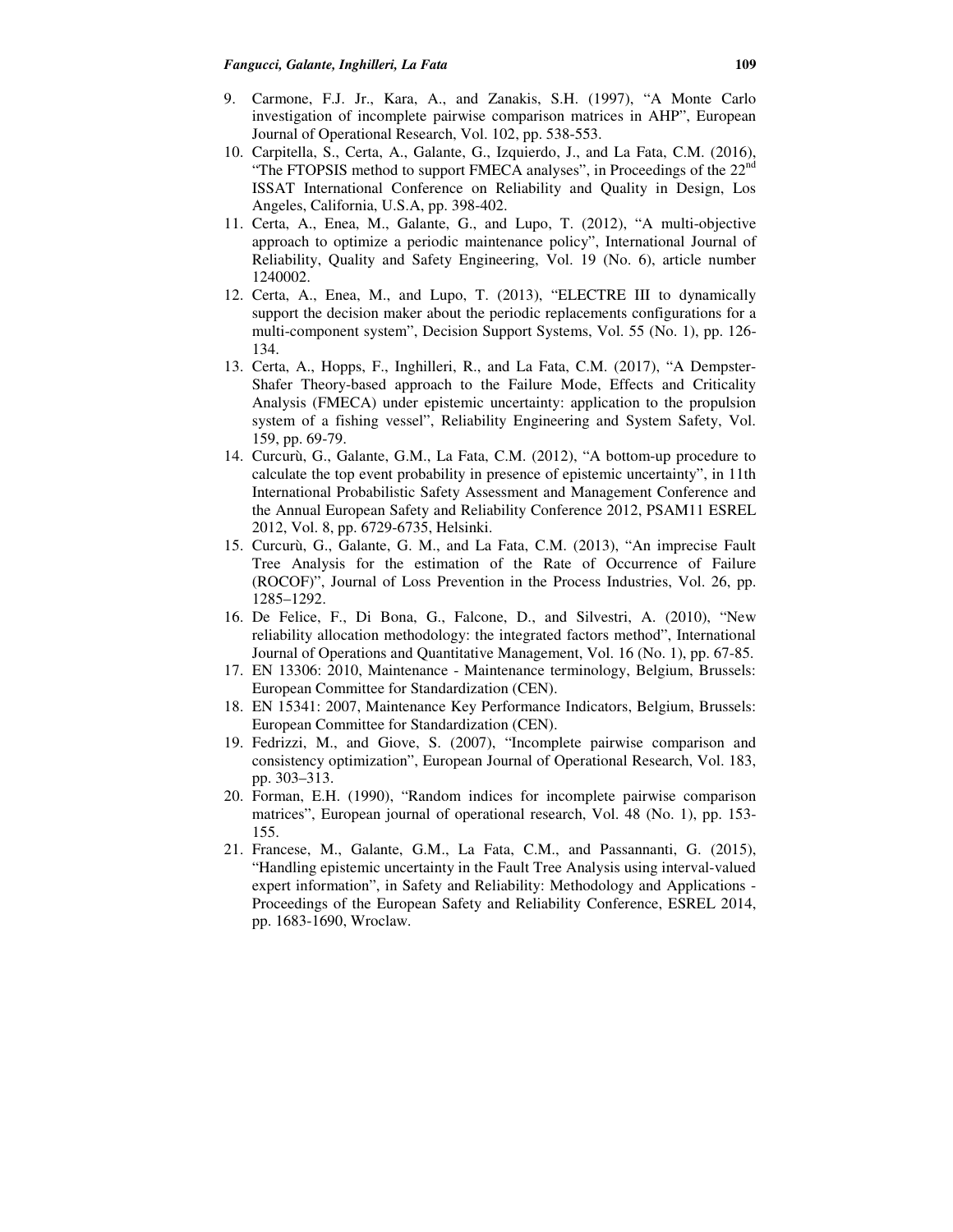- 22. Galante, G.M., Inghilleri, R., and La Fata, C.M. (2015), "A hierarchical framework for the measurement of maintenance efficacy and efficiency using performance indicators", in Safety and Reliability: Methodology and Applications - Proceedings of the European Safety and Reliability Conference, ESREL 2014, pp. 1109-1117, Wroclaw.
- 23. Gomez-Ruiz, J.A., Karanik, M., and Peláez, J.I. (2010), "Estimation of missing judgments in AHP pairwise matrices using a neural network-based model", Applied Mathematics and Computation, Vol. 216, pp. 2959–2975.
- 24. Gonçalves, C.D.F., Dias, J.A.M., and Cruz-Machado, V.A. (2014), "Decision Methodology for Maintenance KPI Selection: Based on ELECTRE I", in Proceedings of the Eighth International Conference on Management Science and Engineering Management, Vol. 281 of the Series Advances in Intelligent Systems and Computing, pp. 1001-1012.
- 25. Harker, P.T. (1987), "Alternative modes of questioning in the AHP". Mathematical Modelling, Vol. 9, pp. 353-360.
- 26. Hu, Y.-C., and Tsai, J.-F. (2006), "Backpropagation multi-layer perceptron for incomplete pairwise comparison matrices in analytic hierarchy process", Applied Mathematics and Computation, Vol. 180, pp. 53–62.
- 27. Ishizaka, A., and Labib, A. (2009), "Analytic Hierarchy Process and Expert Choice: Benefits and limitations", OR Insight, Vol. 22, pp. 201–220.
- 28. ISO 55000: 2014, Asset management Overview, principles and terminology, Switzerland: International Standard Organization.
- 29. Jalilova, G., Khadka, C., and Vacik, H. (2012), "Developing criteria and indicators for evaluating sustainable forest management: A case study in Kyrgyzstan", Forest Policy and Economics, Vol. 21, pp. 32–43.
- 30. Kaplan, R., and Norton, D. (1996), the Balanced Scorecard: Translating Strategy into Action, Boston, MA: Harvard Business School Press.
- 31. Kim, D.N.T., and Meoli, E. (2012), "A practical approach to failure-based maintenance management with ERP software", International Journal of Operations and Quantitative Management, Vol. 18 (No. 4), pp. 269-280.
- 32. Lee, A.H.I., Chen, W.-C., and Chang, C.-J. (2008), "A fuzzy AHP and BSC approach for evaluating performance of IT department in the manufacturing industry in Taiwan", Expert Systems with Applications, Vol. 34, pp. 96–107.
- 33. Lin, J.-y., Lin, T., and Cui S.-h. (2012), "Quantitative selection model of ecological indicators and its solving method", Ecological Indicators, Vol. 13, pp. 294–302.
- 34. Löfsten, H. (2000), "Measuring maintenance performance in search for a maintenance productivity index", International Journal of Production Economics, Vol. 63, pp. 47-58.
- 35. Mather, D. (2005), the Maintenance Scorecard: Creating Strategic Advantage, New York: Industrial Press.
- 36. Muchiri, P., Pintelon, L., Gelders, L., Martin, H., 2011. Development of maintenance function performance measurement framework and indicators. International Journal of Production Economics 131, 295–302.
- 37. Muchiri, P., Pintelon, L., Martin, H., and De Meyer, A.M. (2010), "Empirical analysis of maintenance performance measurement in Belgian industries", International Journal of Production Research, Vol. 48 (No. 20), pp. 5905–5924.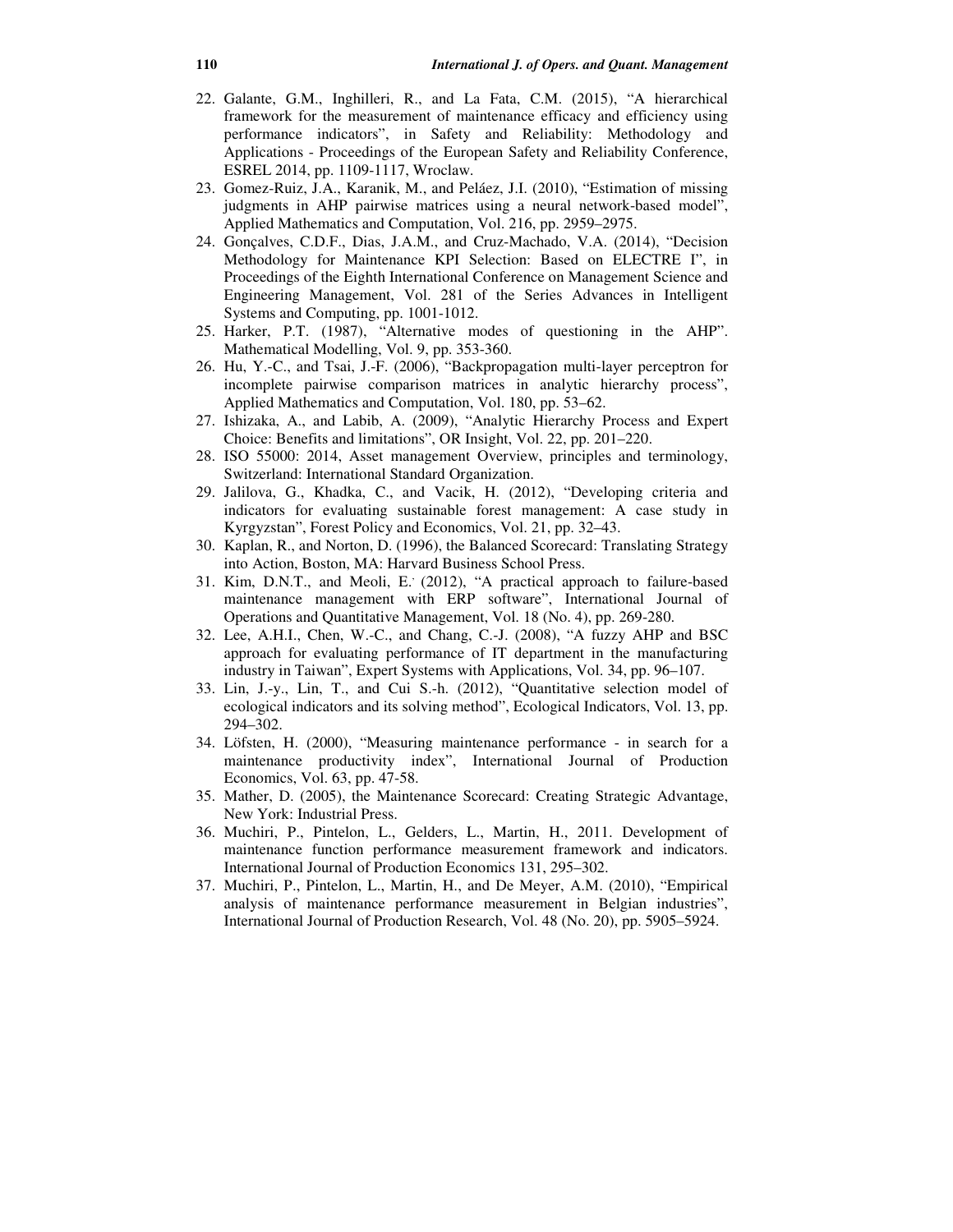- 38. Neubert, G., Savino, M.M., and Pedicini, C. (2010), "Simulation approach to optimize production costs through value stream mapping", International Journal of Operations and Quantitative Management, Vol. 16 (No. 1), pp. 1-21.
- 39. Obata, T., Shiraishi, S., Daigo, M., and Nakajima, N. (1999), "Assessment for an incomplete comparison matrix and improvement of an inconsistent comparison: computational experiments", in Proceedings of ISAHP 1999, Kobe, Japan.
- 40. Parida, A. (2006), Development of a Multi-criteria Hierarchical Framework for Maintenance Performance Measurement Concepts, Issues and Challenges. Doctoral Thesis, Division of Operation and Maintenance Engineering, Luleå University of Technology.
- 41. Ramon, N., Ruiz, J. L., and Sirvent, I. (2010), "Using data envelopment analysis to assess effectiveness of the processes at the university with performance indicators of quality", International Journal of Operations and Quantitative Management, Vol. 16 (No. 1), pp. 87-109.
- 42. Rienkhemaniyom, K., and Ravi Ravindran, A. (2016), "Vulnerability assessment and risk mitigation analysis for a supply chain network", International Journal of Operations and Quantitative Management, Vol. 22 (No. 1), pp. 1-27.
- 43. Roy, B. (1968), "Classement et choix en présence de points de vue multiples (la méthode ELECTRE)", La Revue d'Informatique et de Recherche Opérationelle, Vol. 8, pp. 57–75.
- 44. Saaty, T.L. (1977), "A scaling method for priorities in hierarchical structures", Journal of Mathematical Psychology, Vol. 15, pp. 234–281.
- 45. Saaty, T.L. (1994), the Analytic Hierarchy Process, New York: McGraw Hill Company.
- 46. Saaty, T.L. (2003), "Decision-making with the AHP: Why is the principal eigenvector necessary", European Journal of Operational Research, Vol. 145, pp. 85–91.
- 47. Saaty, T.L. (2008), "Decision making with the analytic hierarchy process", International Journal of Services Sciences, Vol. 1 (No. 1), pp. 83-98.
- 48. Saaty, T.L., and Vargas, L.G. (1993), "Experiments on rank preservation and reversal in relative measurement", Mathematical and Computer Modelling, Vol. 17 (4-5), pp. 13–18.
- 49. Saaty, T.L., and Vargas, L.G. (2012), Models, Methods, Concepts and Applications of the Analytic Hierarchy Process. International Series in Operations Research & Management Science 175, New York: Springer Science + Business Media.
- 50. Sadoughi, S., Yarahmadi, R., Taghdisi, M.H., and Yadollah, M. (2012), "Evaluating and prioritizing of performance indicators of health, safety, and environment using fuzzy TOPSIS", African Journal of Business Management, Vol. 6 (No. 5), pp. 2026-2033.
- 51. Savino, M.M., and Apolloni, S. (2007), "Environmental plant optimization in small sized enterprises through an operative framework", International Journal of Operations and Quantitative Management, Vol. 13 (No. 2), pp. 95-113.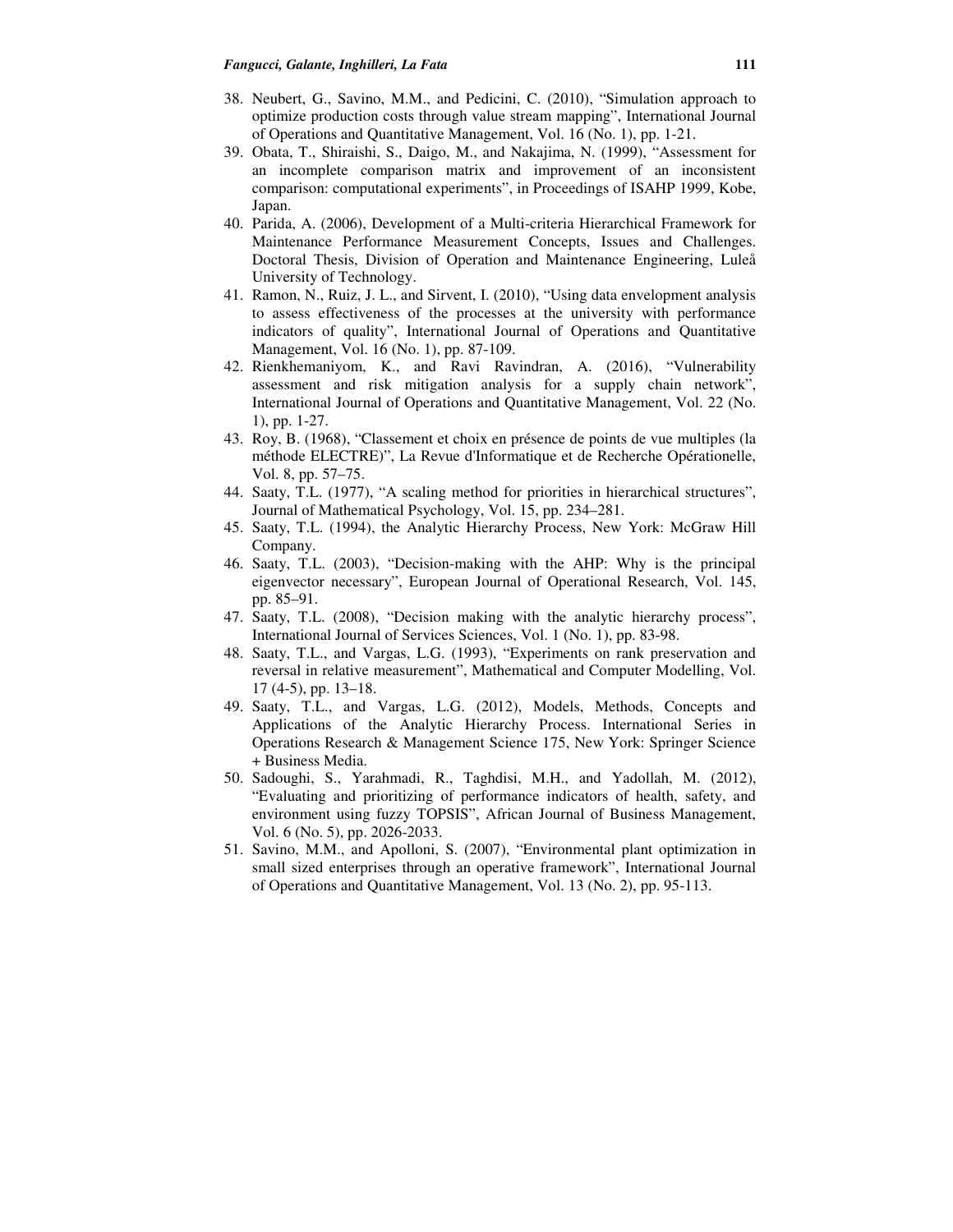- 52. Savino, M.M., Brun, A., and Riccio, C. (2011), "Integrated system for maintenance and safety management through FMECA principles and fuzzy inference engine", European Journal of Industrial Engineering, Vol. 5 (No. 2), pp. 132-169.
- 53. Savino, M.M., Macchi, M., and Mazza, A. (2015), "Investigating the impact of social sustainability within maintenance operations. An action research in heavy industry", Journal of Quality in Maintenance Engineering, Vol. 21 (No. 3), pp. 310-331.
- 54. Simões, J.M., Gomes, C.F., and Yasin, M.M. (2011), "A literature review of maintenance performance measurement. A conceptual framework and directions for future research", Journal of Quality in Maintenance Engineering, Vol. 17 (No. 2), pp. 116-137.
- 55. SMRP Press Release: 2007. Global Indicators for Maintenance and Availability Performance, McLean, Virginia, USA: Society for Maintenance and Reliability Professionals.
- 56. Swanson, L. (2001), "Linking maintenance strategies to performance, International Journal of Production Economics, Vol. 70, pp. 237-244.
- 57. Tsang, A.H.C. (1998), "A strategic approach to managing maintenance performance", Journal of Quality in Maintenance Engineering, Vol. 4 (No. 2), pp. 87–94.
- 58. Tsang, A.H.C. (2002), "Strategic dimensions of maintenance management", Journal of Quality in Maintenance Engineering, Vol. 8 (No. 1), pp. 7-39.
- 59. Tsang, A.H.C., Jardine, A.K.S., and Kolodny, H. (1999), "Measuring maintenance performance: a holistic approach", International Journal of Operations & Production Management, Vol. 19 (No. 7), pp. 691–715.
- 60. Van Horenbeek, A., and Pintelon, L. (2014), "Development of a maintenance performance measurement framework—using the analytic network process (ANP) for maintenance performance indicator", Omega, Vol. 42, pp. 33–46.
- 61. VDI 2893: 2006, Selection and formation of indicators for maintenance, Düsseldorf.
- 62. Vishnu C. R., and Regikumar V. (2016), "Reliability based maintenance strategy selection in process plants: a case study", Procedia Technology, Vol. 25, pp. 1080 – 1087.
- 63. Visser, J.K., and Pretorius, M.W. (2003), "The development of a performance measurement system for maintenance", SA Journal of Industrial Engineering, Vol. 14 (No. 1), pp. 83-97.
- 64. Weber, A., and Thomas, R. (2006), Key Performance Indicators: Measuring & Managing the Maintenance Function, Ivara Corporation.
- 65. Wireman, T. (1998), Developing Performance Indicators for Managing Maintenance. New York: Industrial Press, Inc., NY.
- 66. Wua, H.-Y., Tzeng, G.-H., and Chen, Y.-H. (2009), "A fuzzy MCDM approach for evaluating banking performance based on Balanced Scorecard", Expert Systems with Applications, Vol. 36, pp. 10135–10147.